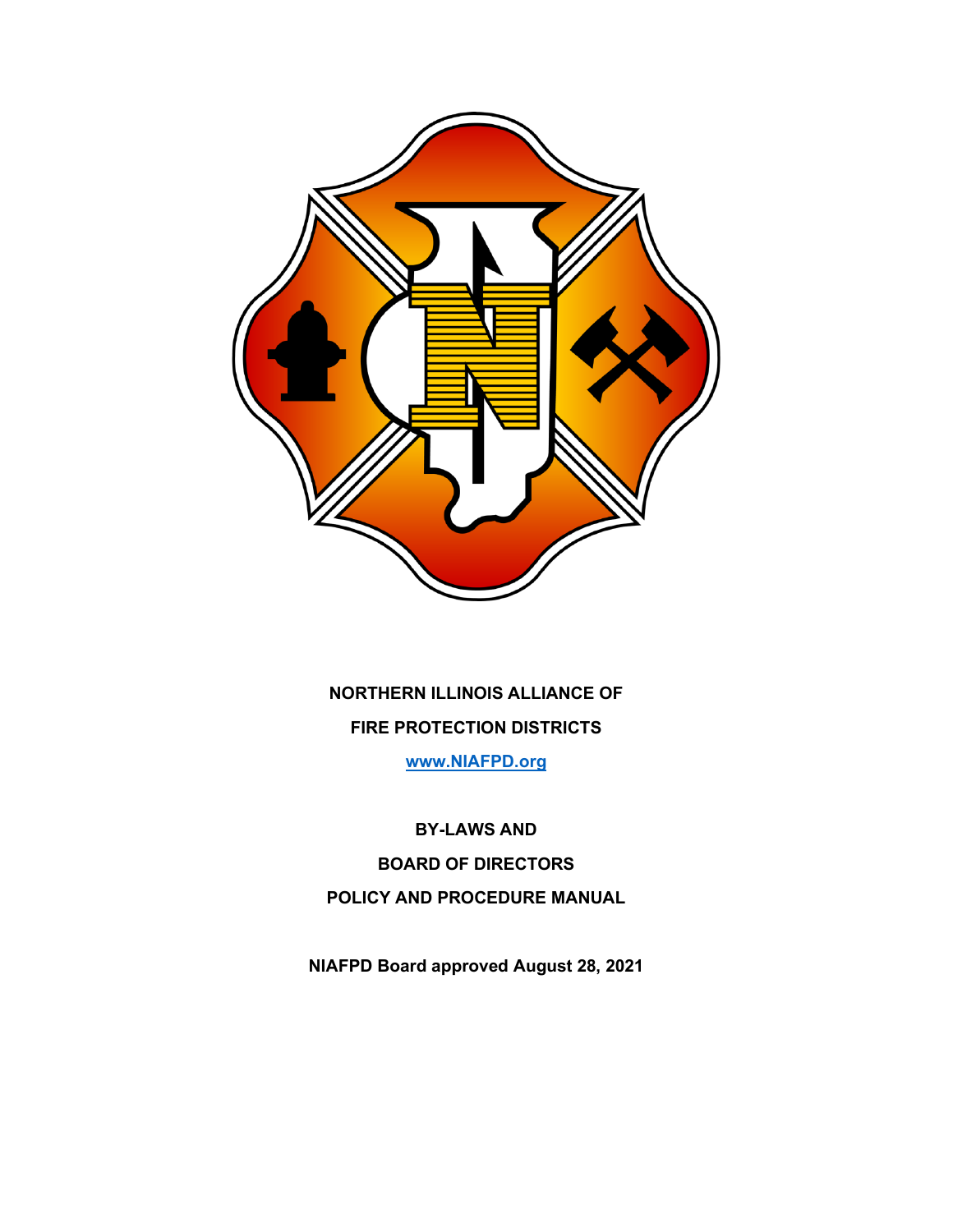# NORTHERN ILLINOIS ALLIANCE OF FIRE PROTECTION DISTRICTS BY-LAWS AND BOARD OF DIRECTORS POLICY AND PROCEDURE MANAUAL

# **Table of Contents**

| SECTION 4.        |  |  |
|-------------------|--|--|
| SECTION 5.        |  |  |
| <b>SECTION 6.</b> |  |  |
| SECTION 7.        |  |  |
| <b>SECTION 8.</b> |  |  |
|                   |  |  |
|                   |  |  |
|                   |  |  |
| SECTION 2.        |  |  |
| SECTION 3.        |  |  |
| SECTION 4.        |  |  |
| <b>SECTION 5.</b> |  |  |
| SECTION 6.        |  |  |
|                   |  |  |
|                   |  |  |
|                   |  |  |
| SECTION 3.        |  |  |
| SECTION 4.        |  |  |
| <b>SECTION 5.</b> |  |  |
| <b>SECTION 6.</b> |  |  |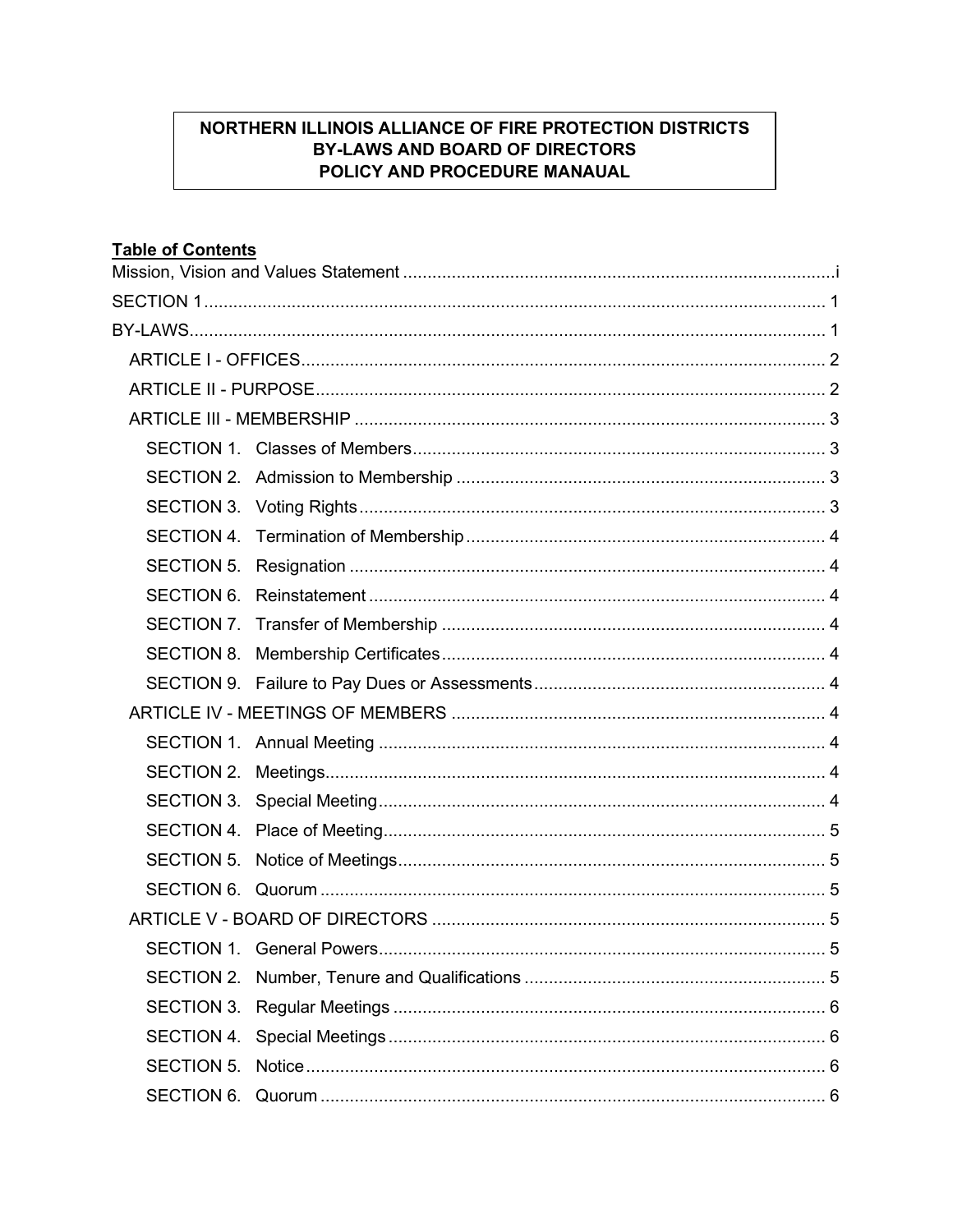| SECTION 6.                                                 |  |
|------------------------------------------------------------|--|
|                                                            |  |
| ARTICLE VIII - CONTRACTS, CHECKS, DEPOSITS, AND FUNDS10    |  |
|                                                            |  |
|                                                            |  |
|                                                            |  |
|                                                            |  |
|                                                            |  |
|                                                            |  |
|                                                            |  |
|                                                            |  |
|                                                            |  |
|                                                            |  |
|                                                            |  |
|                                                            |  |
| ARTICLE XV - INDEMNIFICATION OF OFFICERS AND DIRECTORS, 12 |  |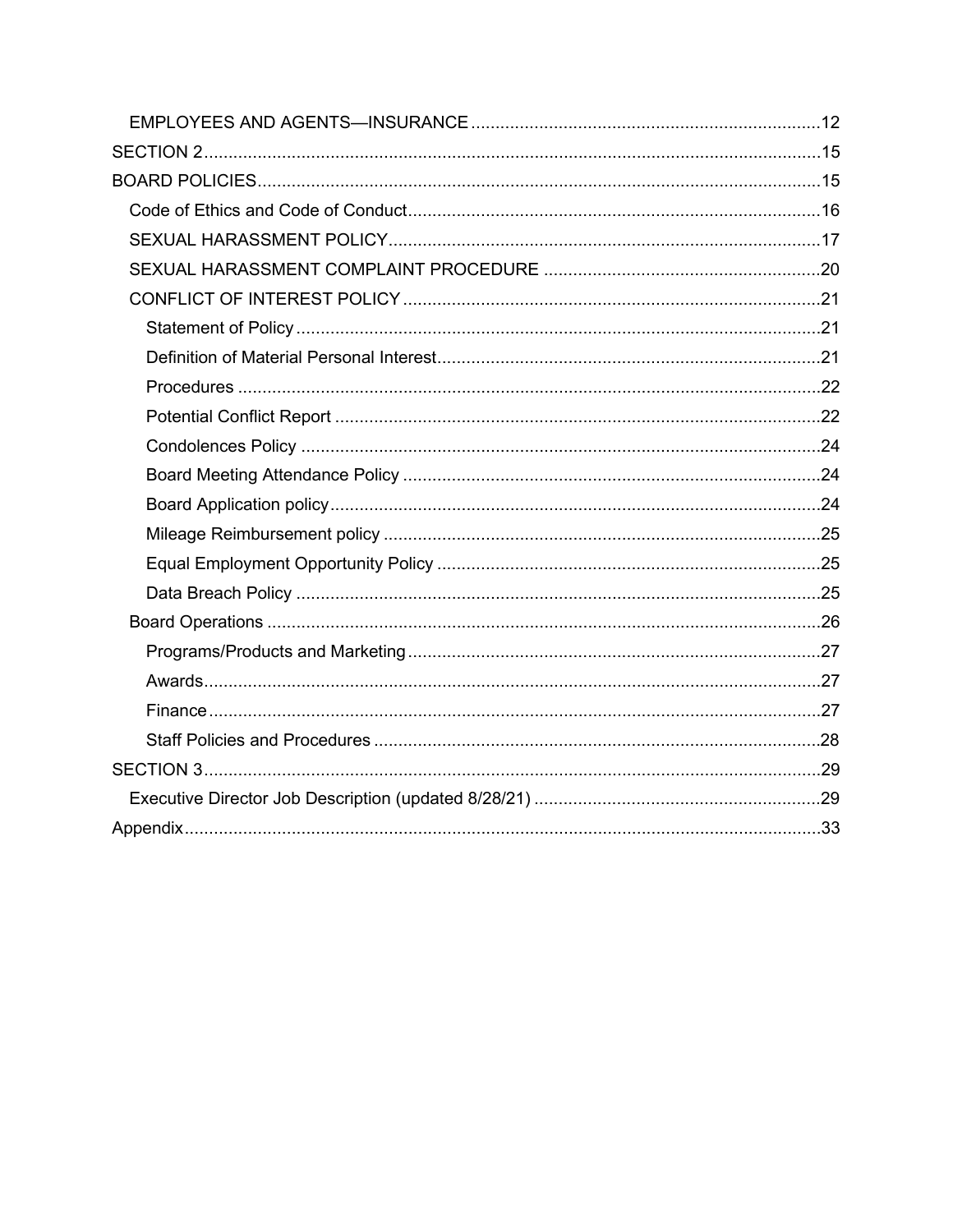#### <span id="page-4-0"></span>**Mission, Vision and Values Statement**

The objectives of this Alliance are to foster the exchange of ideas and information among and between Alliance members; to encourage and promote the advancement of common interests of Fire Protection Districts; to develop a regional resource bank of information; to present educational programs, seminars and materials particularly aimed at the specialized needs of Northern Illinois Fire Protection Districts; to develop and encourage cooperation among Fire Protection Districts; to provide a vehicle and forum for the unified expression of opinions and positions by members upon political, economic or social matters or events of concern to the members of the Alliance. These activities shall be carried out to the extent and in such manner that they further business league purposes within the meaning of Section 501(c) (6) of the Internal Revenue Code of 1986, as amended or superseded from time to time.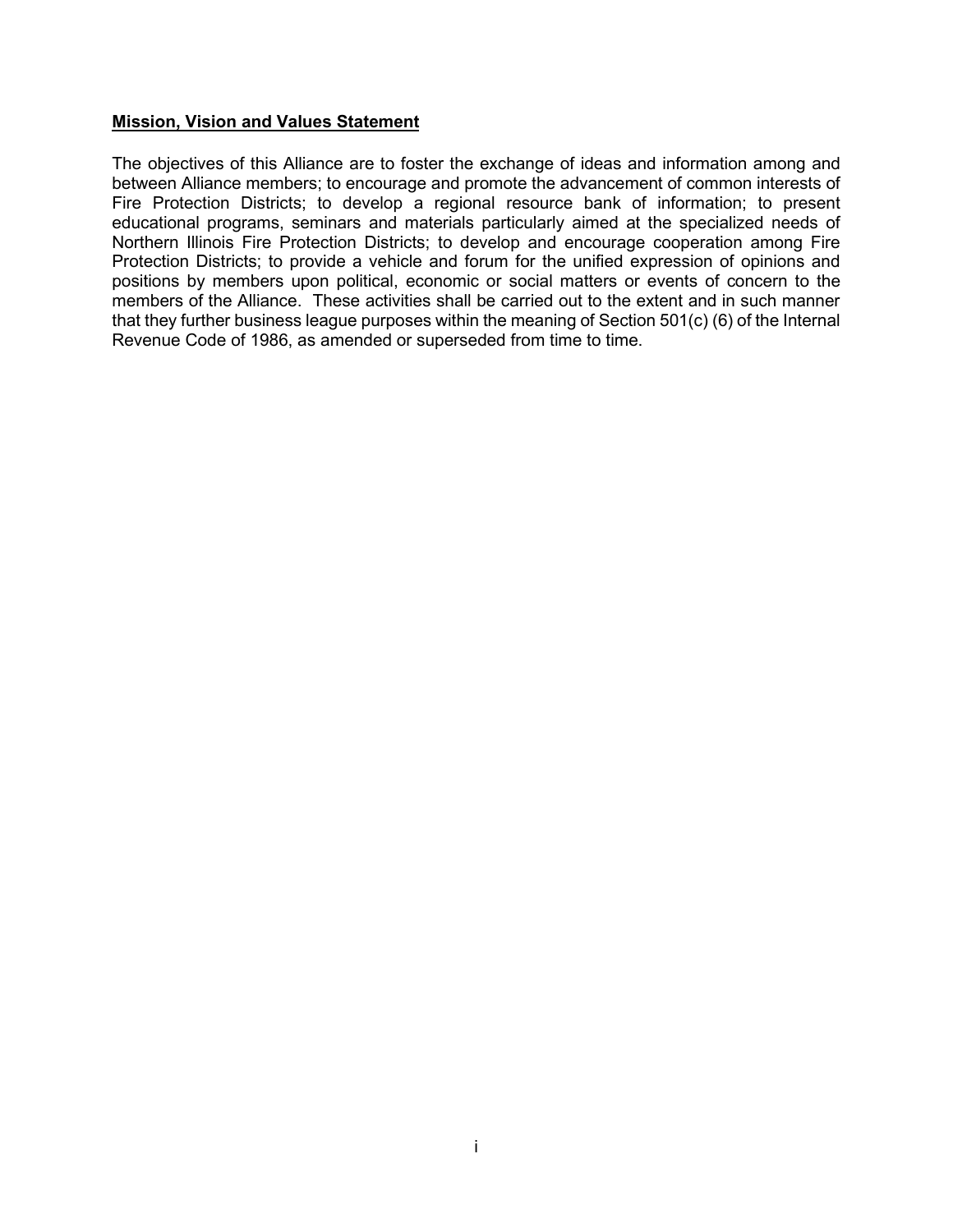# **SECTION 1**

<span id="page-5-0"></span>

<span id="page-5-1"></span>**BY-LAWS OF THE NORTHERN ILLINOIS ALLIANCE OF FIRE PROTECTION DISTRICTS** (Revised August 28, 2021)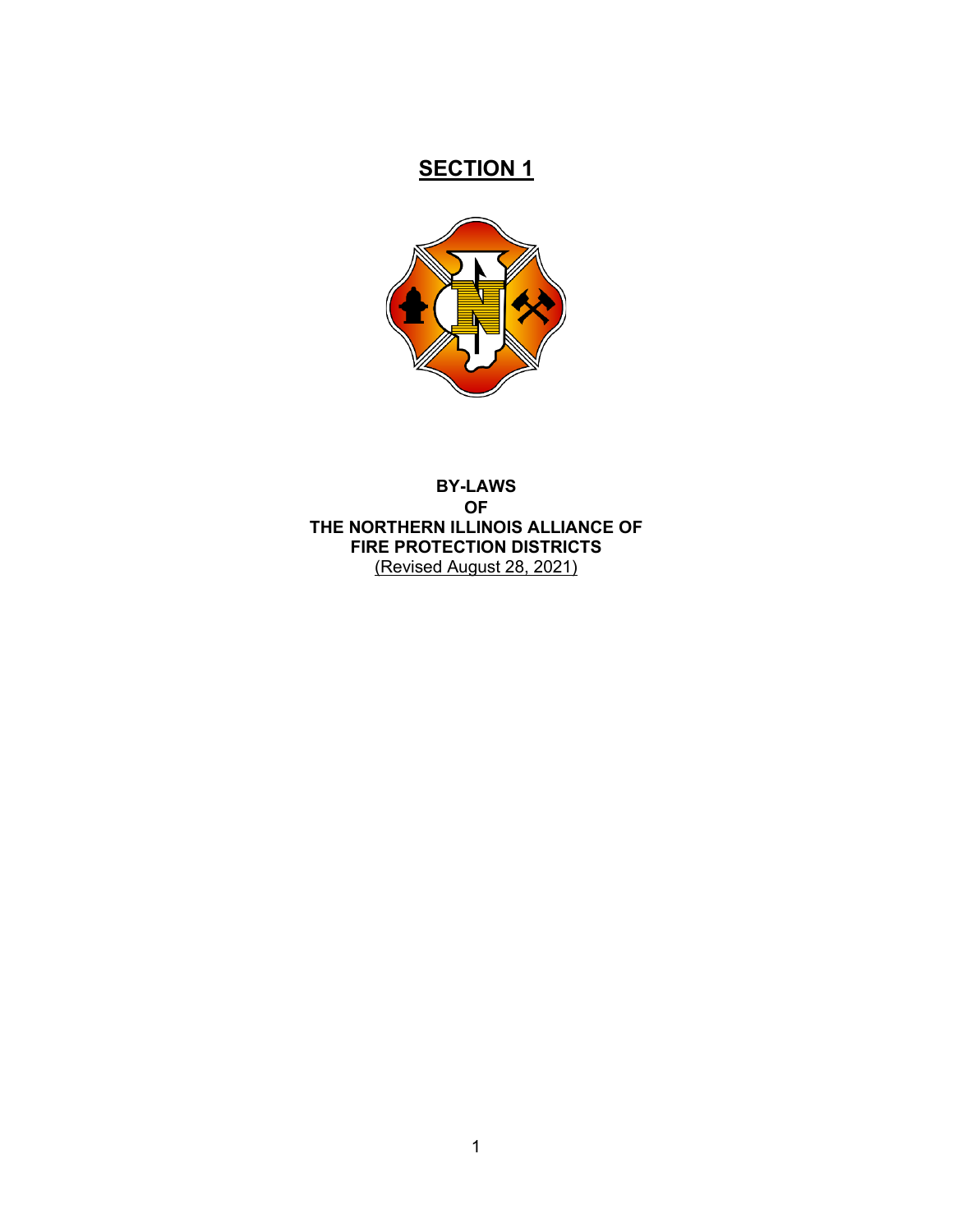#### **ARTICLE I - OFFICES**

<span id="page-6-0"></span>The Northern Illinois Alliance of Fire Protection Districts (Alliance) shall maintain in the State of Illinois a registered office and a registered agent at such office and may have other offices within or without the State.

#### **ARTICLE II - PURPOSE**

<span id="page-6-1"></span>The objectives of this Alliance are to foster the exchange of ideas and information among and between Alliance members; to encourage and promote the advancement of common interests of Fire Protection Districts; to develop a regional resource bank of information; to present educational programs, seminars and materials particularly aimed at the specialized needs of Northern Illinois Fire Protection Districts; to develop and encourage cooperation among Fire Protection Districts; to provide a vehicle and forum for the unified expression of opinions and positions by members upon political, economic or social matters or events of concern to the members of the Alliance. These activities shall be carried out to the extent and in such manner that they further business league purposes within the meaning of Section 501(c) (6) of the Internal Revenue Code of 1986, as amended or superseded from time to time.

No part of the net earnings of the Alliance shall inure to the benefit of, or be distributable to, its directors, officers, members or other private persons, except that the Alliance is authorized and empowered to pay reasonable compensation for services rendered and to make payments and distributions in furtherance of the purposes set forth in these By-Laws.

Upon the dissolution of the Alliance, the Board of Directors shall, after paying or making provision for the payment of all of the liabilities of the Alliance, dispose of all of the assets of the Alliance in such manner or to such organization or organizations organized or operated exclusively for purposes as shall at the time qualify as an exempt organization or organizations under Section 501(c) (6) of the Internal Revenue Code of 1986, as amended (or the corresponding provision of any future United States Internal Revenue law) as the Board of Directors shall determine.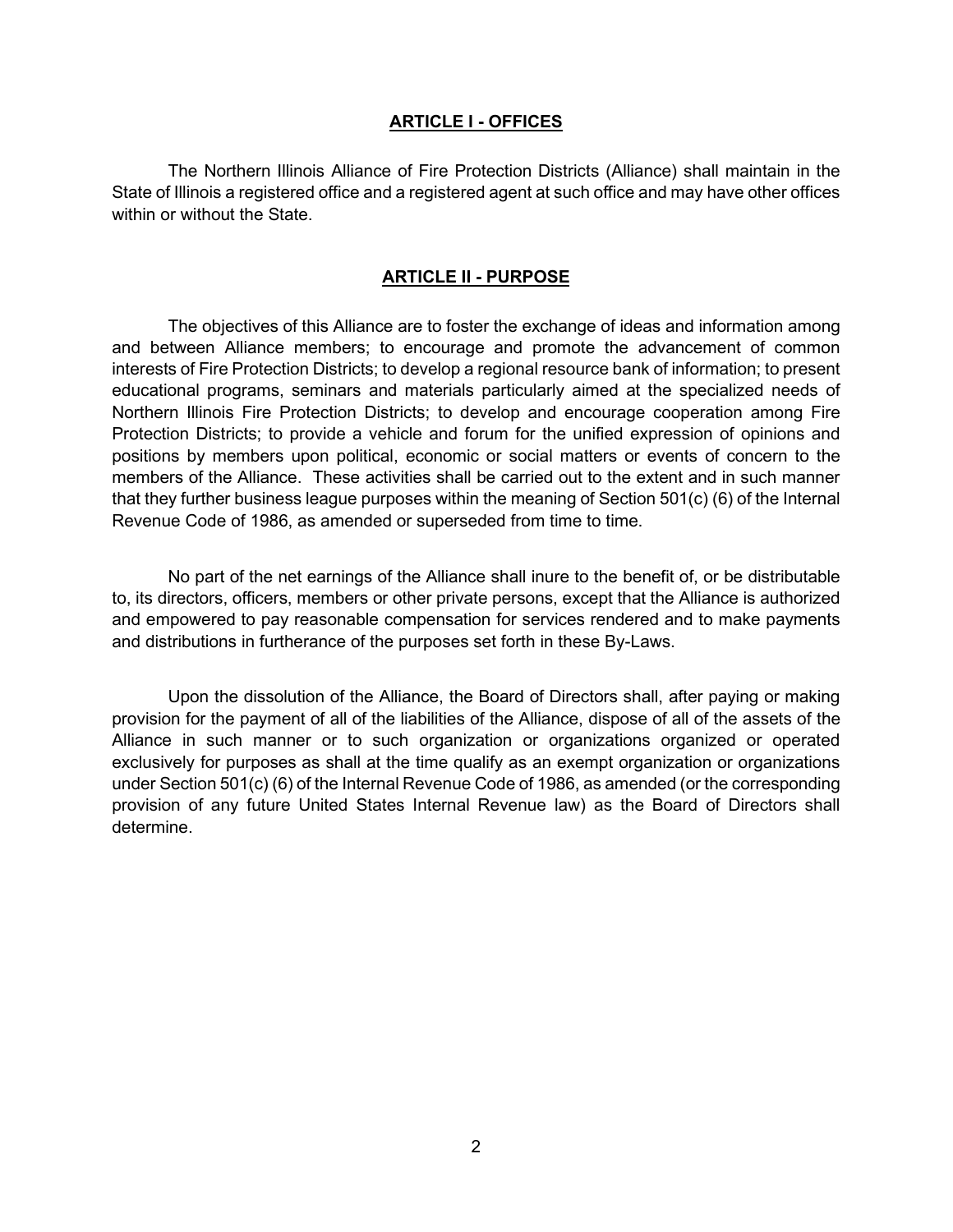#### **ARTICLE III - MEMBERSHIP**

<span id="page-7-1"></span><span id="page-7-0"></span>**SECTION 1. Classes of Members**. The Alliance shall have three (3) classes of members. The designation of such classes and the qualifications and rights of the members of such classes shall be as follows:

(a) **District Members.** Eligible for district membership are: fire protection districts geographically located in the State of Illinois.

(b) **Associate Members.** Associate Membership shall be available as per the following categories:

- 1. Friends of the Northern Illinois Alliance of Fire Protection Districts. Any person not working in the field, but who has any interest in fire protection.
- 2. Patrons or vendors of the Alliance and/or companies who have an interest in the fire protection movement and who wish to contribute to the support of the Alliance.
- 3. Districts who qualify for general district membership shall not be eligible for associate membership.

(c) **Emeritus Members.** Any person who has been actively involved as a trustee, commissioner, executive officer, or administrator of a member district or a district eligible for membership in the Alliance.

<span id="page-7-2"></span>**SECTION 2. Admission to Membership**. Except in the initial election of members, all applicants for membership shall file with the Secretary/Treasurer a written application in such form as the Board of Directors shall from time to time determine.

All applications for membership shall be presented promptly for consideration and investigation to the Board of Directors or to the membership committee, if a membership committee has been appointed by the Board of Directors, and if a membership committee has been appointed it shall report promptly to the Board of Directors.

To be eligible to become and maintain membership in the Alliance, districts, individuals and other entities must submit completed applications designating the type of membership sought, and must pay applicable dues and assessments, and comply with all by-laws, and meet all other requirements for membership as may be established by the Board of Directors.

<span id="page-7-3"></span>**SECTION 3. Voting Rights**. Only District Members may cast ballots, conduct business or be eligible for elective office in the Alliance, with only one eligible vote per district. Member districts will be required to keep on file with the Secretary/Treasurer of the Alliance a list of individuals or delegates who are permitted to vote on behalf of the District with alternates listed in rank order in the event the primary delegate is absent from an Alliance meeting. Delegates shall register with the Secretary/Treasurer at the beginning of each meeting to ensure each district receives its vote in the event of a roll call vote. Roll call votes will be held on any matter at the request of any delegate.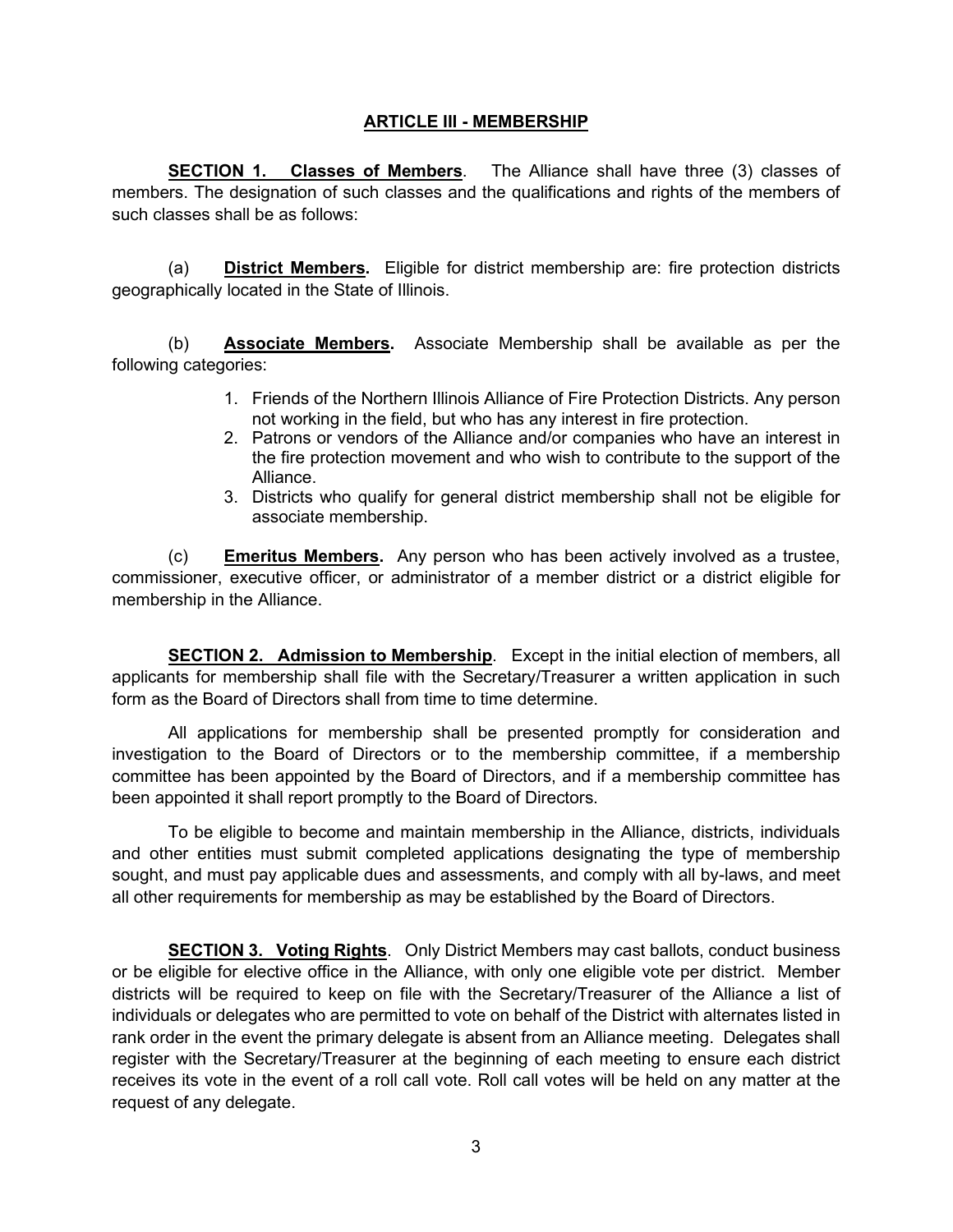<span id="page-8-0"></span>**SECTION 4. Termination of Membership**. The Board of Directors by affirmative vote of two-thirds of all of the members of the Board of Directors may suspend or expel a member for cause after an appropriate hearing, and may, by a majority vote of those present at any regularly constituted meeting, terminate the membership of any member who becomes ineligible for membership, or suspend or expel any member who shall be in default in the payment of dues or assessments for the period fixed in Section 9 of Article III of these By-Laws.

<span id="page-8-1"></span>**SECTION 5. Resignation**. Any member may resign by filing a written resignation with the Secretary, but such resignation shall not relieve the member so resigning of the obligation to pay any dues, assessments or other charges theretofore accrued and unpaid.

<span id="page-8-2"></span>**SECTION 6. Reinstatement**. Upon written request signed by a former member and filed with the Secretary/Treasurer, the Board of Directors may by the affirmative vote of two-thirds of the members of the Board reinstate such former member to membership upon such terms as the Board of Directors may deem appropriate.

<span id="page-8-3"></span>**SECTION 7. Transfer of Membership**. Membership in this Alliance is not transferable or assignable.

<span id="page-8-4"></span>**SECTION 8. Membership Certificates**. The Board of Directors may issue a certificate for each membership in the Alliance.

<span id="page-8-5"></span>**SECTION 9. Failure to Pay Dues or Assessments**. A member in good standing is one whose annual dues and/or any applicable assessments are not more than six (6) months in arrears. A member not in good standing may be reinstated by payment of the current annual dues and any and all assessments which were levied or became due while such person was a member in good standing or subsequent thereto.

## **ARTICLE IV - MEETINGS OF MEMBERS**

<span id="page-8-7"></span><span id="page-8-6"></span>**SECTION 1. Annual Meeting**. An annual meeting of the members shall be held at the annual conference in February of each year for the purpose of electing directors for two (2) year terms and for the transaction of such other business as may come before the meeting. If such day were a legal holiday, the meeting shall be held at the same hour on the next succeeding business Saturday.

<span id="page-8-8"></span>**SECTION 2. Meetings**. There may be one other regular meeting of the members of the Alliance, which may be held in conjunction with the Fall Educational Seminar on a date and at a location set by the Board of Directors.

<span id="page-8-9"></span>**SECTION 3. Special Meeting**. Special meetings of the members may be called either by the President or a majority of the Board of Directors.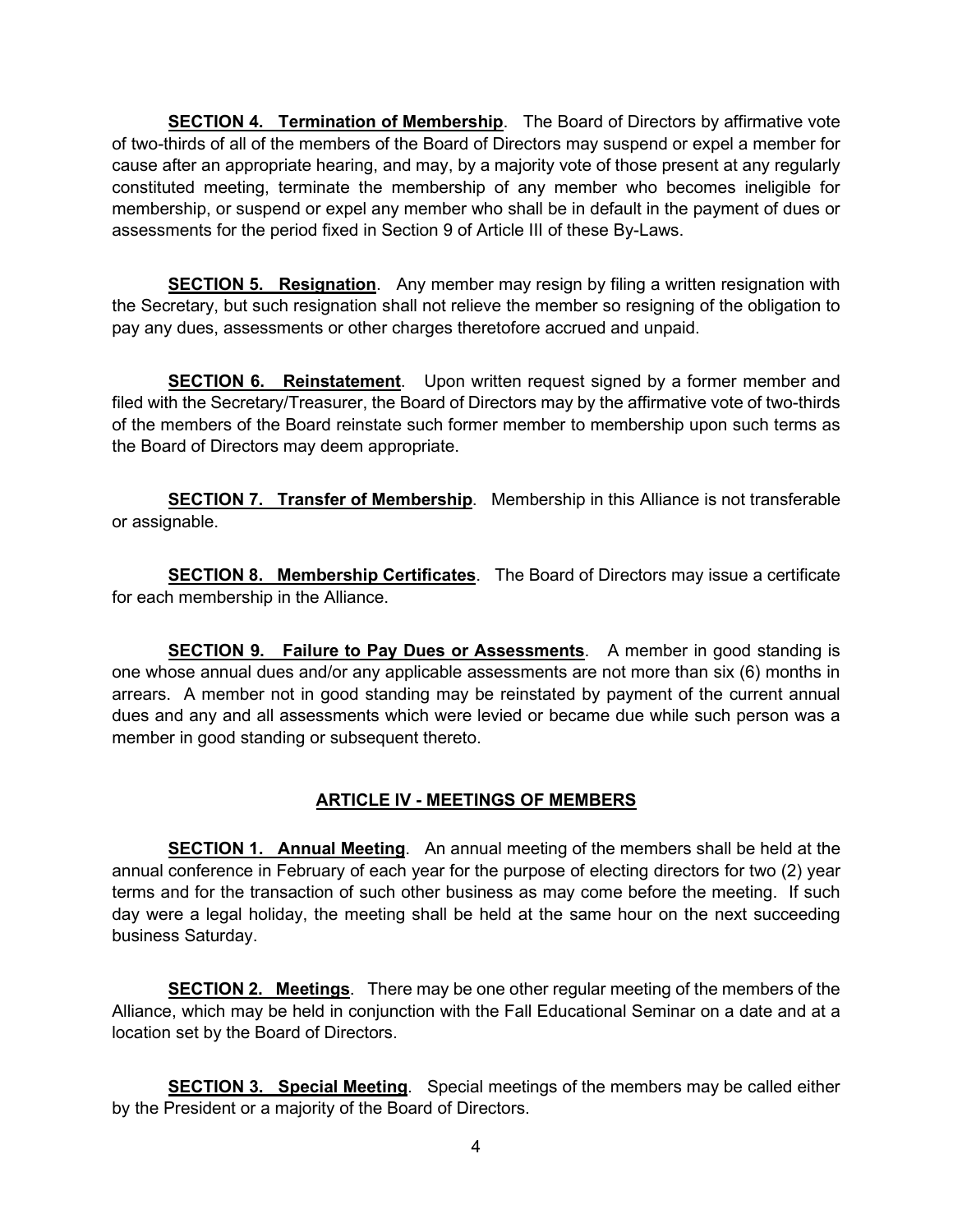<span id="page-9-0"></span>**SECTION 4. Place of Meeting**. The Board of Directors may designate any place, either within or without the State of Illinois, as the place of meeting for any annual, regular or special meeting of the members called by the Board of Directors. If no designation is made or if a special meeting be otherwise called, the place of meeting shall be the registered office of the Alliance in the State of Illinois.

<span id="page-9-1"></span>**SECTION 5. Notice of Meetings**. Written notice stating the place, date, and hour of any meeting of members, and in the case of a special meeting, the purpose or purposes for which the meeting is called, shall be delivered to each member entitled to vote at such meeting not less than five (5) nor more than sixty (60) days before the date of such meeting, or in the case of a removal of one or more directors, a merger, consolidation, dissolution or sale, lease or exchange of assets not less than twenty (20) nor more than sixty (60) days before the date of such meeting, by or at the direction of the President, or the Secretary/Treasurer, or the officer or persons calling the meeting. If mailed, the notice of a meeting shall be deemed delivered when deposited in the United States mail addressed to the member at his or her address as it appears on the records of the Alliance, with postage thereon prepaid.

<span id="page-9-2"></span>**SECTION 6. Quorum.** A quorum shall be one-third of the qualified District Members of record as of the most recent annual or regular meeting. If a quorum is present, the affirmative vote of a majority of the votes present and voted shall be the act of the members, unless the vote of a greater number is required by the Illinois General Not For Profit Corporation Act of 1986 ("Act") or the Articles of Incorporation. Withdrawal of members from any meeting may cause failure of a duly constituted quorum at that meeting.

## **ARTICLE V - BOARD OF DIRECTORS**

<span id="page-9-4"></span><span id="page-9-3"></span>**SECTION 1. General Powers**. The affairs of the Alliance shall be managed by and under the direction of the Board of Directors and Officers. The Board of Directors may employ an Executive Director and such other employees as it deems necessary to manage the affairs of the Alliance under the direction of the Board and President.

<span id="page-9-5"></span>**SECTION 2. Number, Tenure and Qualifications**. The number of directors shall be a minimum of five (5) and a maximum of nine (9). Directors must be trustees or fire commissioners of member districts in good standing. The immediate past president of the Alliance shall be a director, provided he or she remains a trustee or commissioner of a member district. In the event the past president is not eligible, the Board of Directors by majority vote may fill the vacancy by a trustee or commissioner of a member district in good standing. No more than two (2) directors shall be serving their district exclusively as members of the Board of Fire Commissioners. No member district may have more than one representative serving as a director or officer. Each director shall hold office for two years, with 50% of the directors to be elected at the annual meeting in odd numbered years and the remaining directors to be elected during even numbered years so as to stagger the terms of the board members. The directors' terms of office shall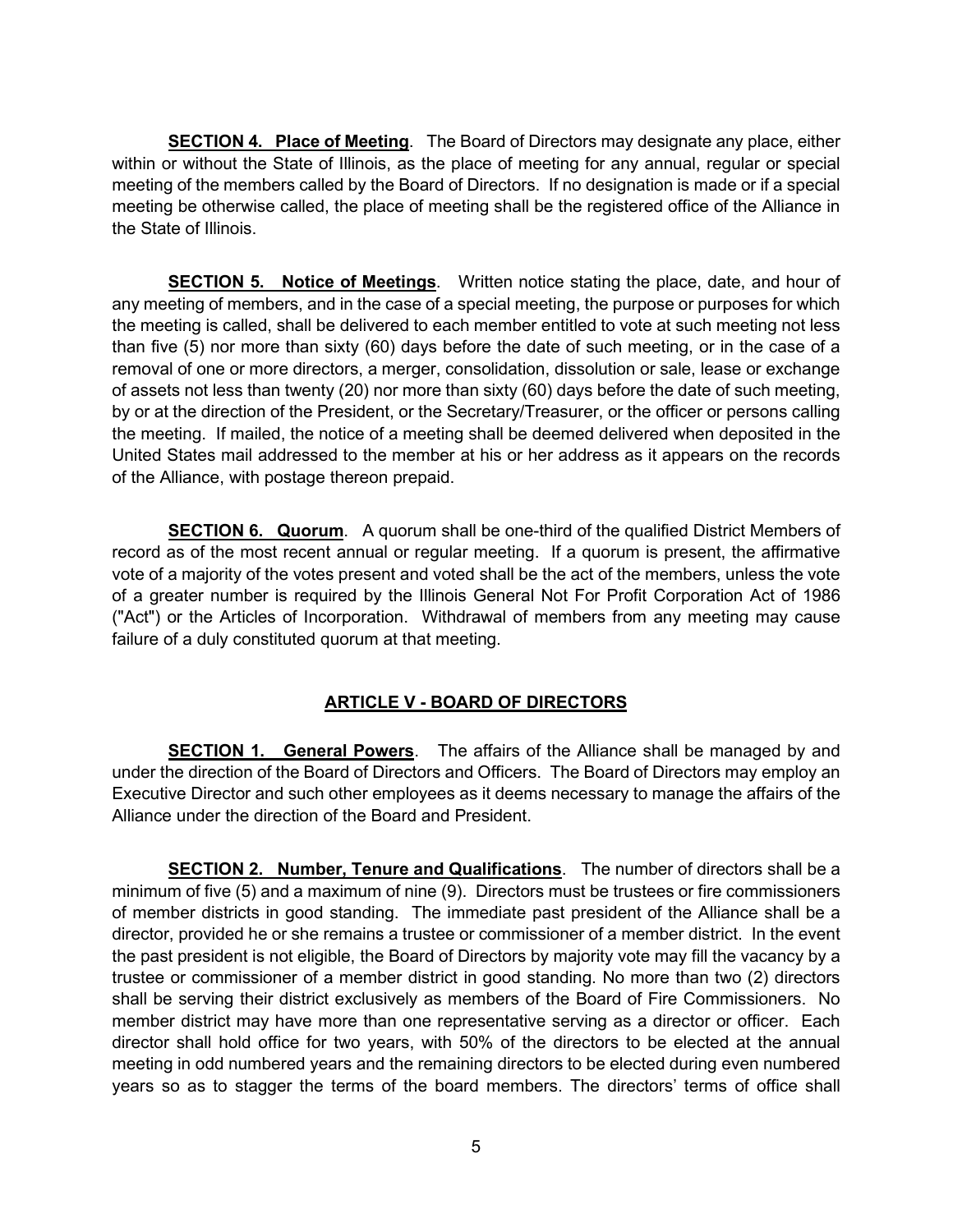commence immediately upon their election, and shall serve until their successors shall have been elected and qualified.

<span id="page-10-0"></span>**SECTION 3. Regular Meetings**. The Board of Directors will hold a minimum of four (4) meetings each year, which may be on dates other than regular Alliance meetings.

<span id="page-10-1"></span>**SECTION 4. Special Meetings**. Special meetings of the Board of Directors may be called by or at the request of the President or any two (2) directors. The person or persons authorized to call special meetings of the Board may fix any place as the place for holding any special meeting of the Board called by them.

<span id="page-10-2"></span>**SECTION 5. Notice**. At least three (3) days written notice of any special meeting of the Board of Directors shall be given to each director at the address as shown by the records of the Alliance. The attendance of a director at any meeting shall constitute a waiver of notice of such meeting, except where a director attends a meeting for the express purpose of objecting to the transaction of any business because the meeting is not lawfully called or convened. The business to be transacted at any regular or special meeting of the Board shall be specified in the notice.

<span id="page-10-3"></span>**SECTION 6. Quorum**. A majority of the Board of Directors shall constitute a quorum for the transaction of business at any meeting of the Board, including any interim board action using electronic means.

<span id="page-10-4"></span>**SECTION 7. Manner of Acting**. The act of a majority of the directors present at a meeting at which a quorum is present shall be the act of the Board of Directors, unless the act of a greater number is required by statute, these By-Laws, or the Articles of Incorporation.

## <span id="page-10-5"></span>**SECTION 8. Resignation or Removal of Directors**.

(a) A director may resign at any time by written notice delivered to the Board of Directors or to the President or Secretary/Treasurer. A resignation is effective when the notice is delivered unless the notice specifies a future date. A director shall be deemed to have resigned upon his or her failing to meet the qualifications for directors set forth in Section, 2 of this Article.

- (b) No director may be removed, except as follows:
	- (1) A director may be removed by the affirmative vote of two thirds of the votes present and voted.

(2) No director shall be removed at a meeting of members entitled to vote unless the written notice of such meeting is delivered to all members entitled to vote on removal of directors. Such notice shall state that a purpose of the meeting is to vote upon the removal of one or more directors named in the notice. Only the named director or directors may be removed at such meeting.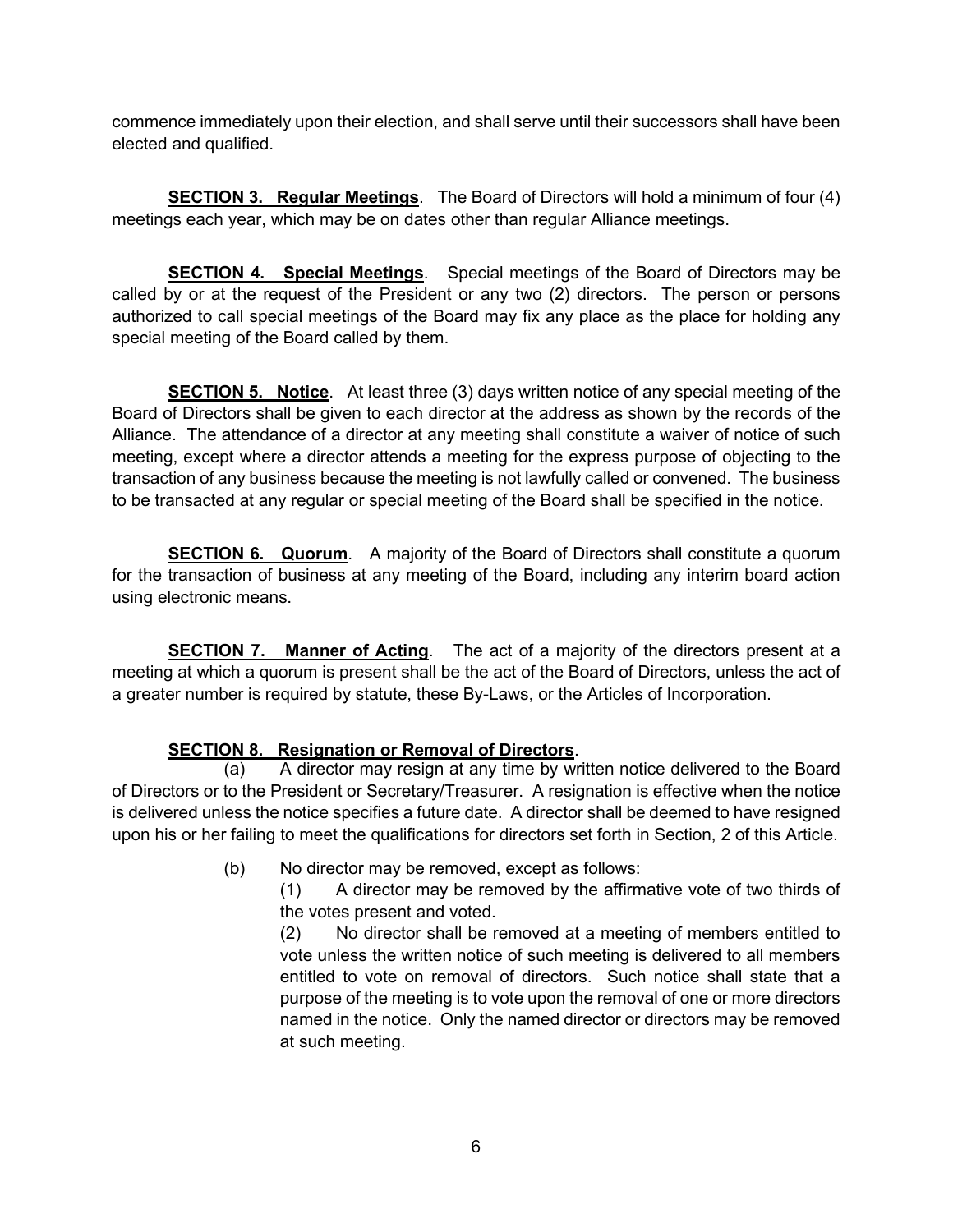<span id="page-11-0"></span>**SECTION 9. Vacancies**. Any vacancy occurring in the Board of Directors shall be filled by the majority vote of the remaining directors. A director appointed to fill a vacancy shall serve the unexpired term of his or her predecessor in office.

<span id="page-11-1"></span>**SECTION 10. Compensation**. Directors shall not receive any stated salaries for their services, but may be reimbursed for expenses reasonably incurred for Alliance purposes, upon vote of the Board of Directors.

## <span id="page-11-2"></span>**SECTION 11. Interim Board Action by Electronic Means**.

- (a) The President of the Board of Directors may authorize the Board of Directors to conduct interim business using electronic means when deemed to be in the best interest of the Board of Directors. "Electronic means" is defined to include any Board of Directors action where a majority of the Board utilizes telephone conference, video conference, voice-over-internet protocol, electronic mail or other related communications technology to participate in a meeting and which provides all participating Directors with a clear, bilateral and identifiable means of meeting participation.
- (b) The President (or designee) must provide at least three (3) days advance written or e-mailed notice to all Directors of his intent to conduct interim board action using electronic means. All Directors shall have a full and fair opportunity to take part in any such meetings, to have a right to hear and to be heard, and to vote on all pending motions. All interim business action that are approved using electronic means must be reduced to writing and later ratified by vote of the Board of Directors at a regular or special board meeting where a quorum of the Board of Directors is physically present.

## **ARTICLE VI - OFFICERS**

<span id="page-11-4"></span><span id="page-11-3"></span>**SECTION 1. Officers**. The officers of the Alliance shall be President, and Secretary/Treasurer. Officers whose authority and duties are not prescribed in these By-Laws shall have the authority and perform the duties prescribed, from time to time, by the Board of Directors. Any two offices may be held by the same person. Any officer may also simultaneously serve as a director.

<span id="page-11-5"></span>**SECTION 2. Election, Tenure and Qualifications**. The election of officers shall be held at the annual meeting, by ballot, with a majority of votes of district members present at the annual meeting constituting a valid election. Balloting shall be by voice vote unless a secret ballot is requested by a member district present for the voting or at the discretion of the Board of Directors. The Board of Directors may establish a nominating committee whose duty shall be to prepare lists of candidates for the offices that are up for election. An opportunity for nominations for officers from the floor shall be provided at the annual meeting. No seconds are required for such nominations, and any eligible person may submit their own name as a candidate for any office. All officers must be trustees of member districts in good standing with the exception of the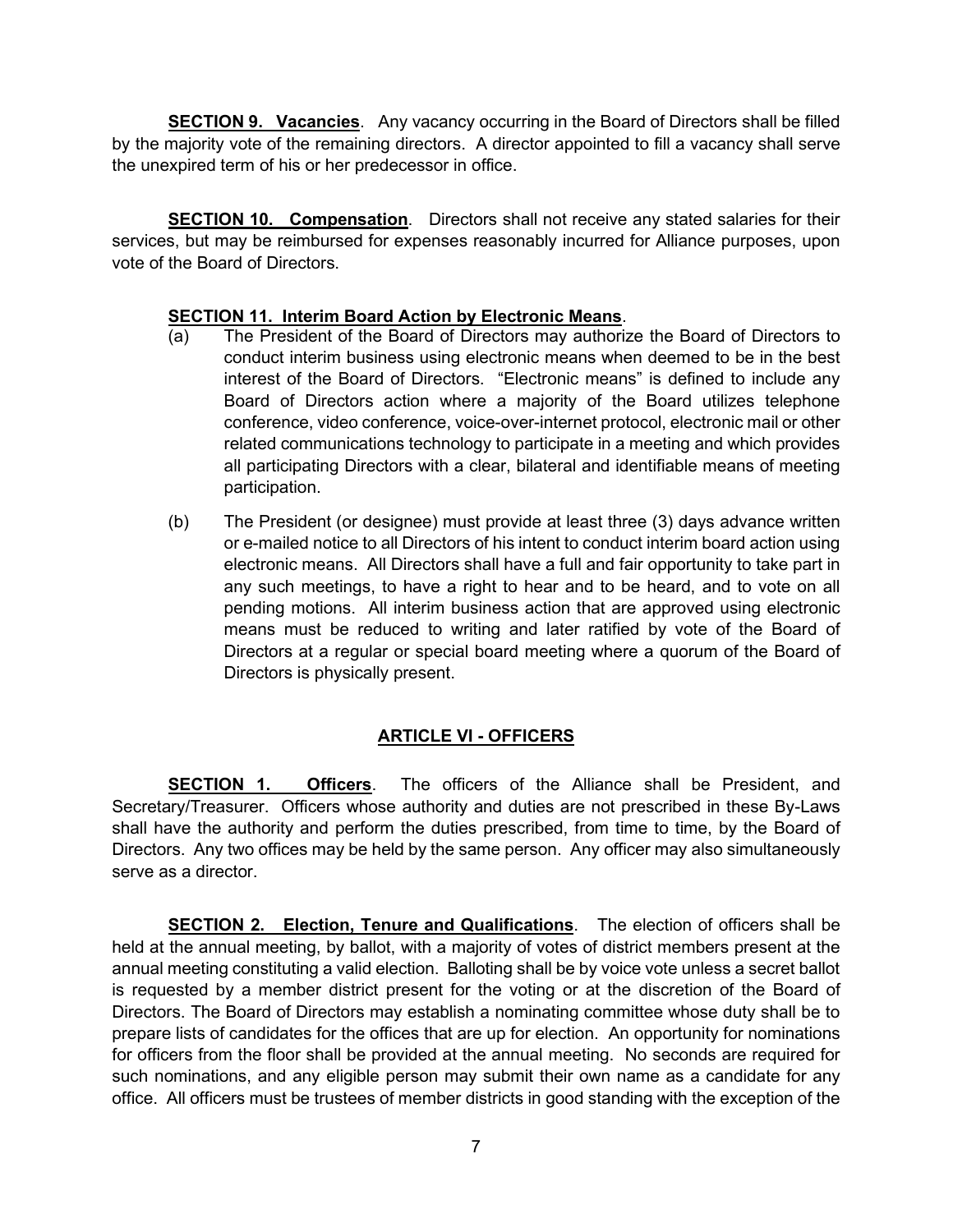office of treasurer. No member district shall have more than one representative serving as an officer or director.

The officers shall serve staggered two-year terms, which shall commence immediately upon their election at the annual Alliance meeting.

<span id="page-12-0"></span>**SECTION 3. Removal.** Any officer may be removed by the Board of Directors in the same manner provided for removal of directors by the Board of Directors.

<span id="page-12-1"></span>**SECTION 4. President**. The President shall be the principal executive officer of the Alliance. Subject to the direction and control of the directors and members, he or she shall be in charge of the business and affairs of the Alliance; he or she shall see that the resolutions and directives of the members or directors are carried into effect except in those instances in which that responsibility is assigned to some other person by the Board of Directors; and, in general, he or she shall discharge all duties incident to the office of President and such other duties as may be prescribed by the members. He or she shall preside at all meetings of the members and of the Board of Directors, or arrange for other executive members to preside at each meeting in the following order: Secretary/Treasurer; any member of the Board of Directors. Except in those instances in which the authority to execute is expressly delegated to another officer or agent of the Alliance or a different mode of execution is expressly prescribed by the Board of Directors or these By-Laws, he or she may execute for the Alliance any contracts, deeds, mortgages, bonds, or other instruments which the members have authorized to be executed, and her or she may accomplish such execution either under or without the seal of the Alliance and either individually or with the Secretary/Treasurer or any other officer thereunto authorized by the members, according to the requirements of the form of the instrument. He or she may vote all securities, which the Alliance is entitled to vote except as and to the extent such authority shall be vested in a different officer or agent of the Alliance by the members. The President may delegate any of his duties and responsibilities to the employees of the Alliance authorized to be hired by the Board of Directors.

<span id="page-12-2"></span>**SECTION 5. Secretary/Treasurer**. The Secretary/Treasurer shall be the principal accounting and financial officer of the Alliance. He or she shall: (a) have charge of and be responsible for the maintenance of adequate books of account for the Alliance; (b) have charge and custody of all funds and securities of the Alliance, and be responsible therefore, and for the receipt and disbursement thereof; and (c) perform all the duties incident to the office of Treasurer and such other duties as from time to time may be assigned to him or her by the President or by the Board of Directors. If required by the Board of Directors, the Secretary/Treasurer shall give a bond for the faithful discharge of his or her duties in such sum and with such surety or sureties as the Board of Directors shall determine. Any and all duties of the Secretary/Treasurer may be carried out by the Executive Director, including but not limited to; the maintenance of adequate books of account for the Alliance, having charge and custody of all funds and securities of the Alliance and for the receipt and disbursement of those funds and securities.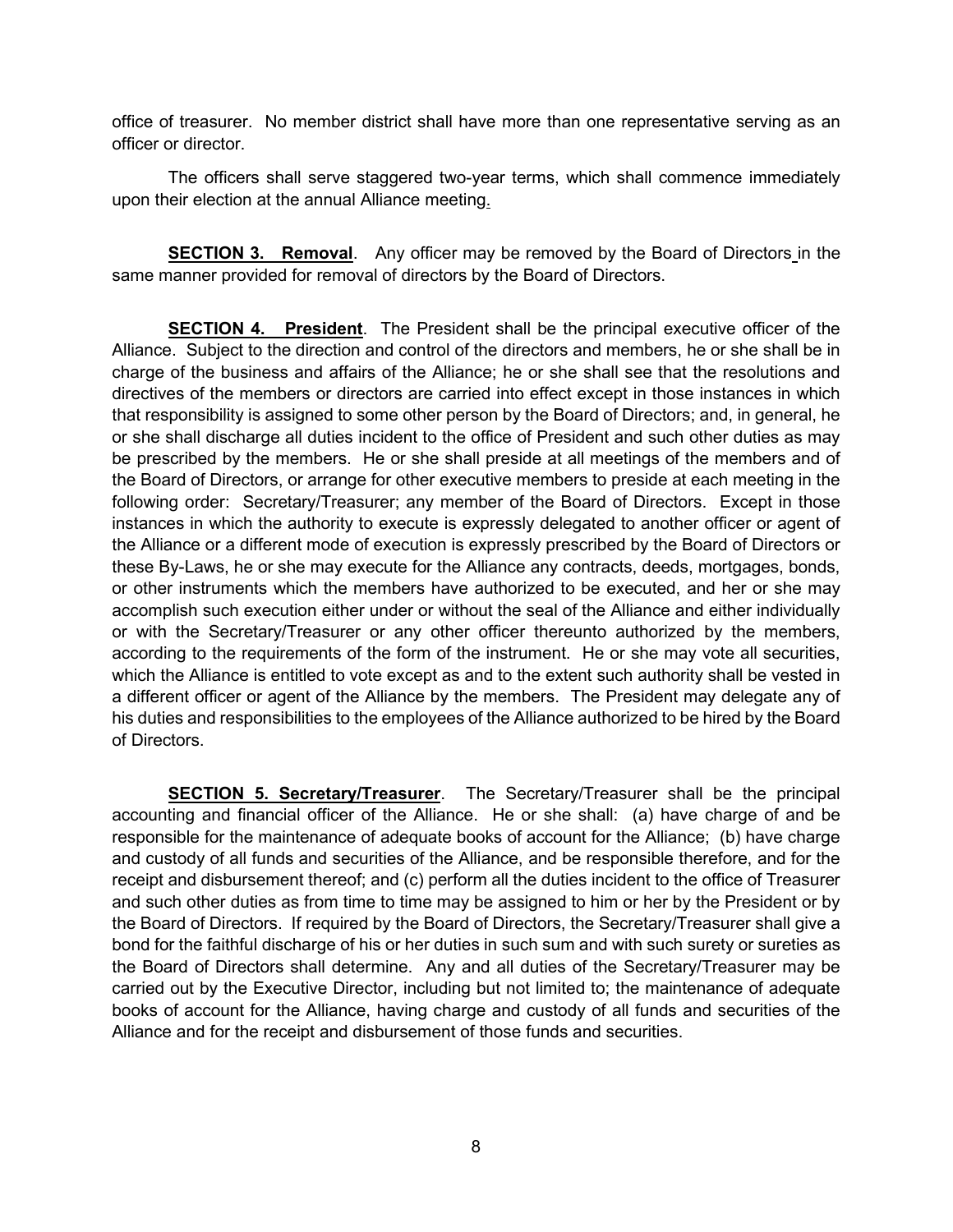The Secretary/Treasurer and/or the Executive Director shall record the minutes of the meetings of the members and of the Board of Directors in one or more books provided for that purpose, see that all notices are duly given in accordance with the provisions of these By Laws or as required by law, be custodian of the corporate records and of the seal of the Alliance, keep a register of the post office address of each member which shall be furnished to the Secretary/Treasurer and/or the Executive Director by such member, and perform all duties as from time to time may be assigned to him or her by the President or by the Board of Directors.

<span id="page-13-0"></span>**SECTION 6. Executive Director**. The Executive Director is hired by the Board of Directors and shall report to the President and Board of Directors. The Executive Director has day-to-day responsibility for the Alliance, including carrying out Alliance goals and Board policy. The Executive Director will attend all Board meetings, report on the progress of the Alliance, answer questions of Board members and carry out any and all duties assigned by the President or Board of Directors. The Executive Director's salary and compensation shall be set by the Board of Directors as a function of the annual budget process.

## **ARTICLE VII - COMMITTEES**

<span id="page-13-2"></span><span id="page-13-1"></span>**SECTION 1. Committees of Directors**. The Board of Directors, by majority vote, may designate one or more Board committees, each of which shall consist of two or more directors, which committees, to the extent not restricted by law, shall have and exercise the authority of the Board of Directors in the management of the Alliance; but the designation of such committees and the delegation thereto of authority shall not operate to relieve the Board of Directors, or any individual director, of any responsibility imposed upon it or him or her by law.

Current Board committees are:

**Education** By-laws Legislative

<span id="page-13-3"></span>**SECTION 2. Other Committees**. Other committees not having and exercising the authority of the Board of Directors in the Alliance may be established by the Board of Directors. Members of each such committee shall be members of the Alliance and the Executive Director. The President and Board of Directors shall have authority to appoint and remove committee members.

The current other committee is the Conference Committee.

<span id="page-13-4"></span>**SECTION 3. Term of Office**. Each member of a committee shall continue as such until the next annual meeting of the members of the Alliance and until his or her successor is appointed, unless the committee shall be sooner terminated, or unless such member shall cease to qualify as a member thereof. A committee member may serve successive terms on such committee.

<span id="page-13-5"></span>**SECTION 4. Chairman.** One member of each committee shall be appointed chairman.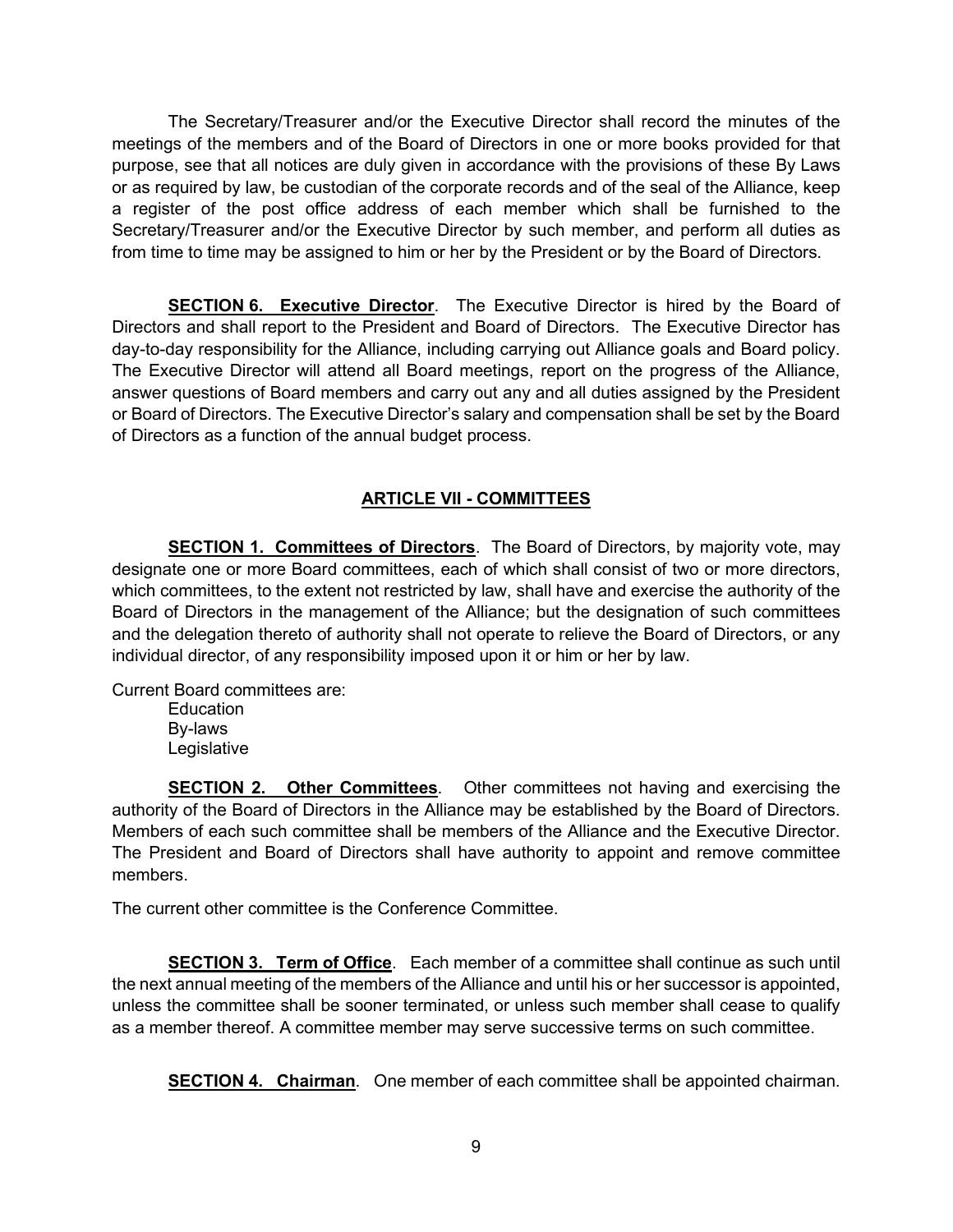<span id="page-14-0"></span>**SECTION 5. Vacancies**. Vacancies in the membership of any committee may be filled by appointments made in the same manner as provided in the case of the original appointments.

<span id="page-14-1"></span>**SECTION 6. Quorum.** A majority of the whole committee shall constitute a quorum and the act of a majority of the members present at a meeting at which a quorum is present shall be the act of the committee.

<span id="page-14-2"></span>**SECTION 7. Rules**. Each committee may adopt rules for its own government not inconsistent with these By-Laws or with rules adopted by the Board of Directors.

#### **ARTICLE VIII - CONTRACTS, CHECKS, DEPOSITS, AND FUNDS**

<span id="page-14-4"></span><span id="page-14-3"></span>**SECTION 1. Contracts**. The Board of Directors may authorize any officer or officers, agent or agents of the Alliance, in addition to the officers so authorized by these By-Laws to enter into any contract or execute and deliver any instrument in the name of and on behalf of the Alliance, and such authority may be general or confined to specific instances.

<span id="page-14-5"></span>**SECTION 2. Checks, Drafts, Etc.** All checks, drafts, or other orders for the payment of money, notes, or other evidences of indebtedness issued in the name of the Alliance shall be signed by the Executive Director and countersigned by the President or Secretary/Treasurer.

<span id="page-14-6"></span>**SECTION 3. Deposits**. All funds of the Alliance shall be deposited from time to time to the credit of the Alliance in such banks, trust companies, or other depositaries as the Board of Directors may select.

<span id="page-14-7"></span>**SECTION 4. Gifts**. The Board of Directors may accept on behalf of the Alliance any contribution, gift, bequest, or device for the general purposes or for any special purpose of the Alliance.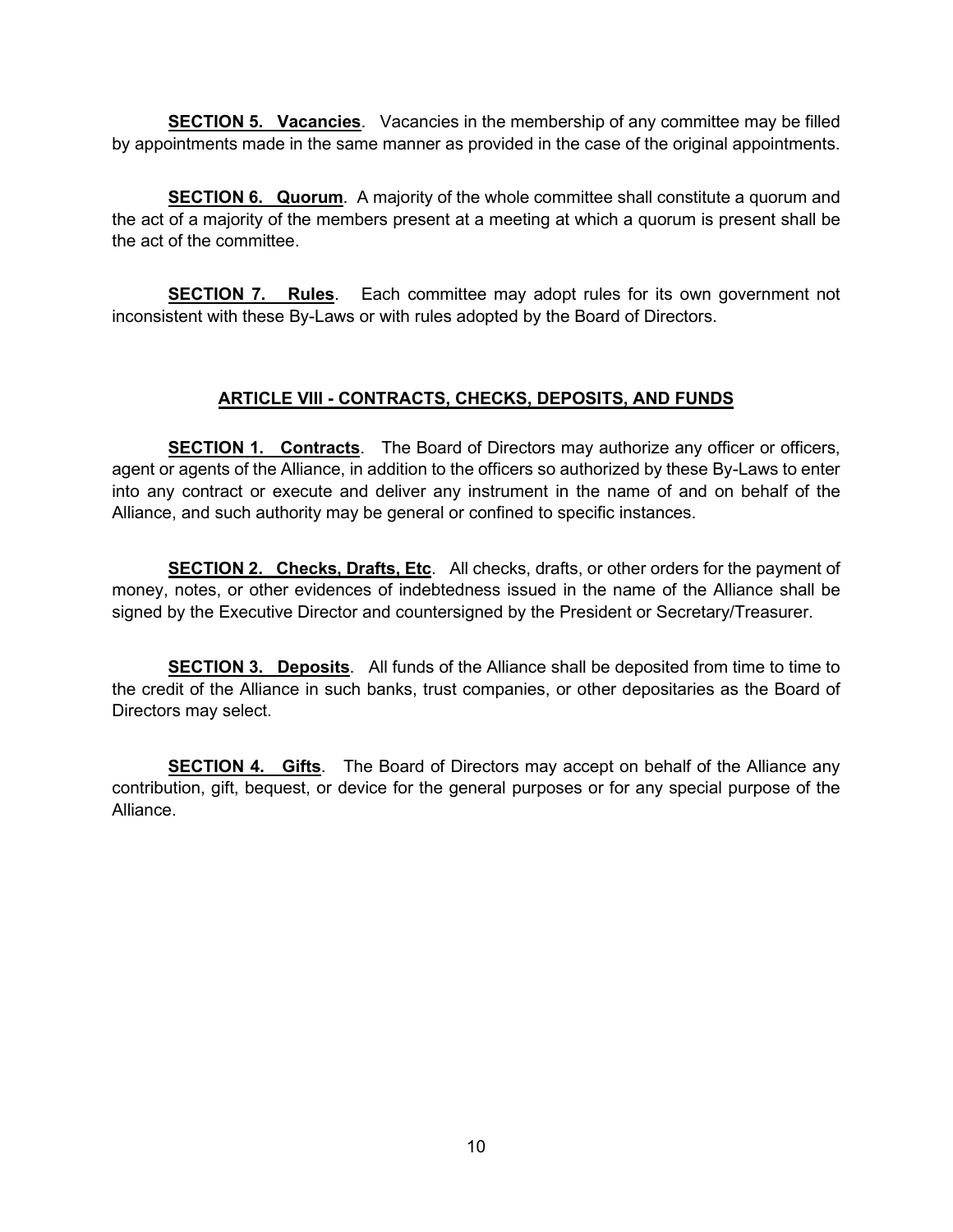#### **ARTICLE IX - BOOKS AND RECORDS**

<span id="page-15-0"></span>The Alliance shall keep correct and complete books and records of account and shall also keep minutes of the proceedings of its members, Board of Directors, and committees having any of the authority of the Board of Directors, and shall keep at the registered or principal office a record giving the names and addresses of the members entitled to vote. All books and records of the Alliance may be inspected by any member, or his agent or attorney for any proper purpose at any reasonable time. Upon termination of a Board member's, Board officer's or employee's term of office or employment, all Alliance property, records maintained by the individual, and assets shall be returned to the President or Board of Directors along with any account and program log-in information.

#### **ARTICLE X - FISCAL YEAR**

<span id="page-15-1"></span>The fiscal year of the Alliance shall be fixed by the Board of Directors.

#### **ARTICLE XI - DUES AND ASSESSMENTS**

<span id="page-15-3"></span><span id="page-15-2"></span>**SECTION 1. Dues**. The Board of Directors may determine from time to time the amount of annual dues payable to the Alliance by members. The Board of Directors shall have the power to remit or waive dues of any member(s), in whole or in part.

<span id="page-15-4"></span>**SECTION 2. Assessments**. The Board of Directors may recommend from time to time the amount of any special assessment, which amount and method of calculation of each member's share shall be presented to and subject to the approval of the voting membership at a meeting.

#### **ARTICLE XII - SEAL**

<span id="page-15-5"></span>The corporate seal shall have inscribed thereon the name of the Alliance and the words "Corporate Seal, Illinois."

#### **ARTICLE XIII - WAIVER OF NOTICE**

<span id="page-15-6"></span>Whenever any notice is required to be given under the provisions of the Act or under the provisions of the Articles of Incorporation or these By-Laws, a waiver thereof in writing signed by the person or persons entitled to such notice, whether before or after the time stated therein, shall be deemed equivalent to the giving of such notice.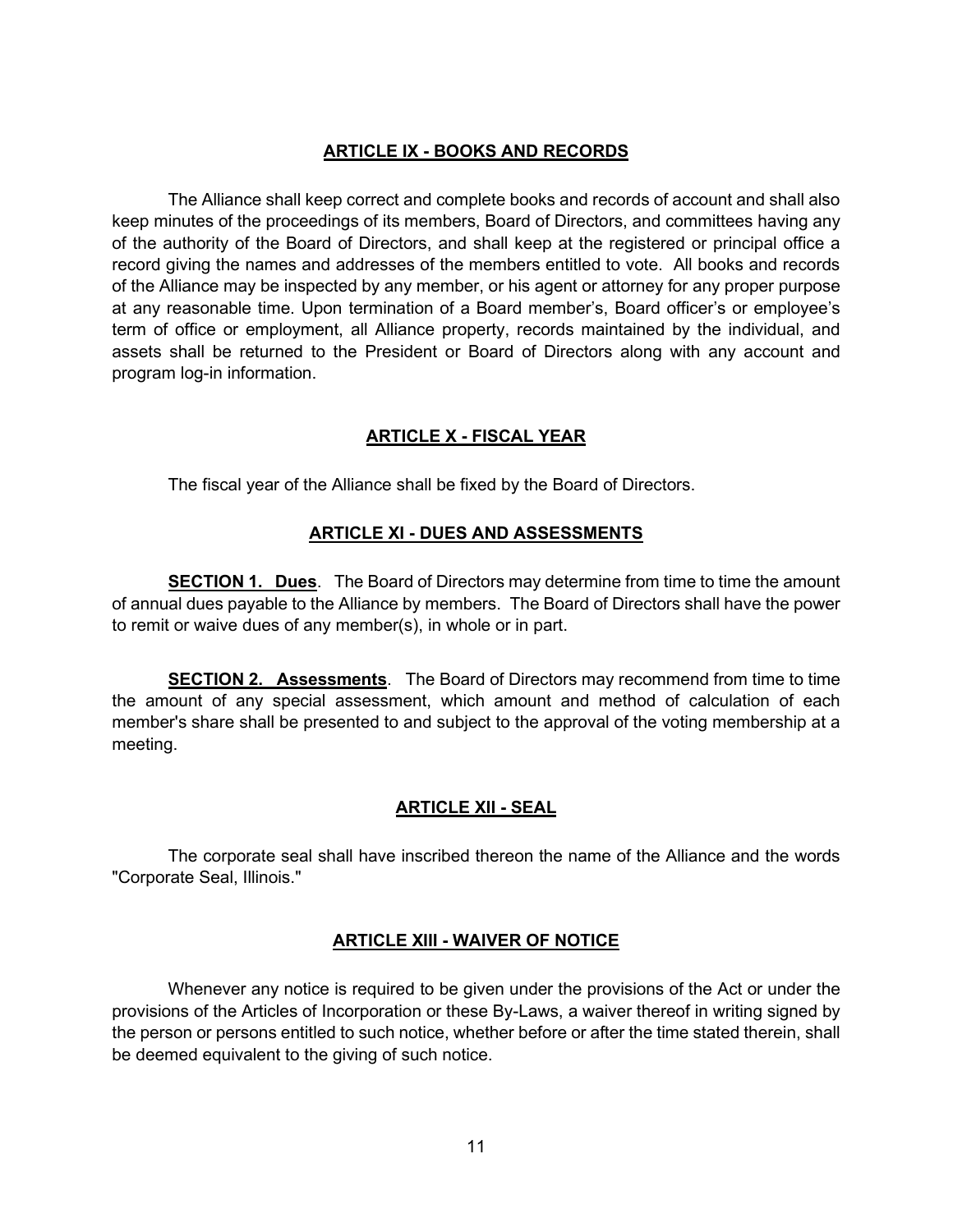#### **ARTICLE XIV - AMENDMENTS**

<span id="page-16-0"></span>The power to alter, amend, or repeal these By-Laws or adopt new by-laws shall be vested in the voting members of the Alliance or Board of Directors. These Bylaws may be amended when deemed necessary by a majority of either the District membership in attendance and voting at a regular, annual or special meeting or Board of Directors at a regular, special or annual meeting. Proposed amendments must be submitted to the Secretary/Treasurer to be sent out with regular meeting and Board announcements. The by-laws may contain any provisions for the regulation and management of the affairs of the Alliance not inconsistent with the law or the Articles of Incorporation. Upon any such alteration, amendment or repeal by the Board of Directors, notice shall be published to all members within seven (7) days of any such action by the Board of Directors. Any such alteration, amendment or repeal shall take effect thirty (30) days after the publication of such notice unless, within that thirty (30) day period, a petition objecting to such alteration, amendment or repeal, signed by at least one (1) District member in good standing is received by the Secretary/Treasurer, President or Executive Director. In the event that such a petition is timely received, the alteration, amendment or repeal shall not take effect, but shall abate until the next regular, annual or special meeting of the membership, at which time the alteration, amendment or repeal shall be put to a vote of the membership. A majority of the membership in attendance and voting shall decide the question.

# **ARTICLE XV - INDEMNIFICATION OF OFFICERS AND DIRECTORS, EMPLOYEES AND AGENTS—INSURANCE**

<span id="page-16-2"></span><span id="page-16-1"></span>(a.) The Alliance may indemnify any person who was or is a party, or is threatened to be made a party to any threatened, pending or completed action, suit or proceeding, whether criminal, administrative or investigative (other than an action by or in the right of the Alliance) by civil reason of the fact that he or she is or was a director, officer, employee or agent of the Alliance, or who is or was serving at the request of the Alliance as a director, officer, employee or agent of another corporation, partnership, joint venture, trust or other enterprise, against expenses (including attorneys' fees), judgments, fines and amounts paid in settlement actually and reasonably incurred by such person in connection with such action, suit or proceeding, if he or she acted in good faith and in a manner such person reasonably believed to be in, or not opposed to, the best interests of the Alliance, and, with respect to any criminal action or proceeding, had no reasonable cause to believe his or her conduct was unlawful. The termination of any action, suit, or proceeding by judgment, order, settlement, conviction, or upon a plea of nolo contendere or its equivalent, shall not, of itself, create a presumption that the person did not act in good faith and in a manner which he or she reasonably believed to be in or not opposed to the best interests of the Alliance, and, with respect to any criminal action or proceeding, that the person had reasonable cause to believe that his or her conduct was unlawful.

(b.) The Alliance may indemnify any person who was or is a party, or is threatened to be made a party to any threatened, pending or completed action or suit by or in the right of the Alliance to procure a judgment in its favor by reason of the fact that he or she is or was a director,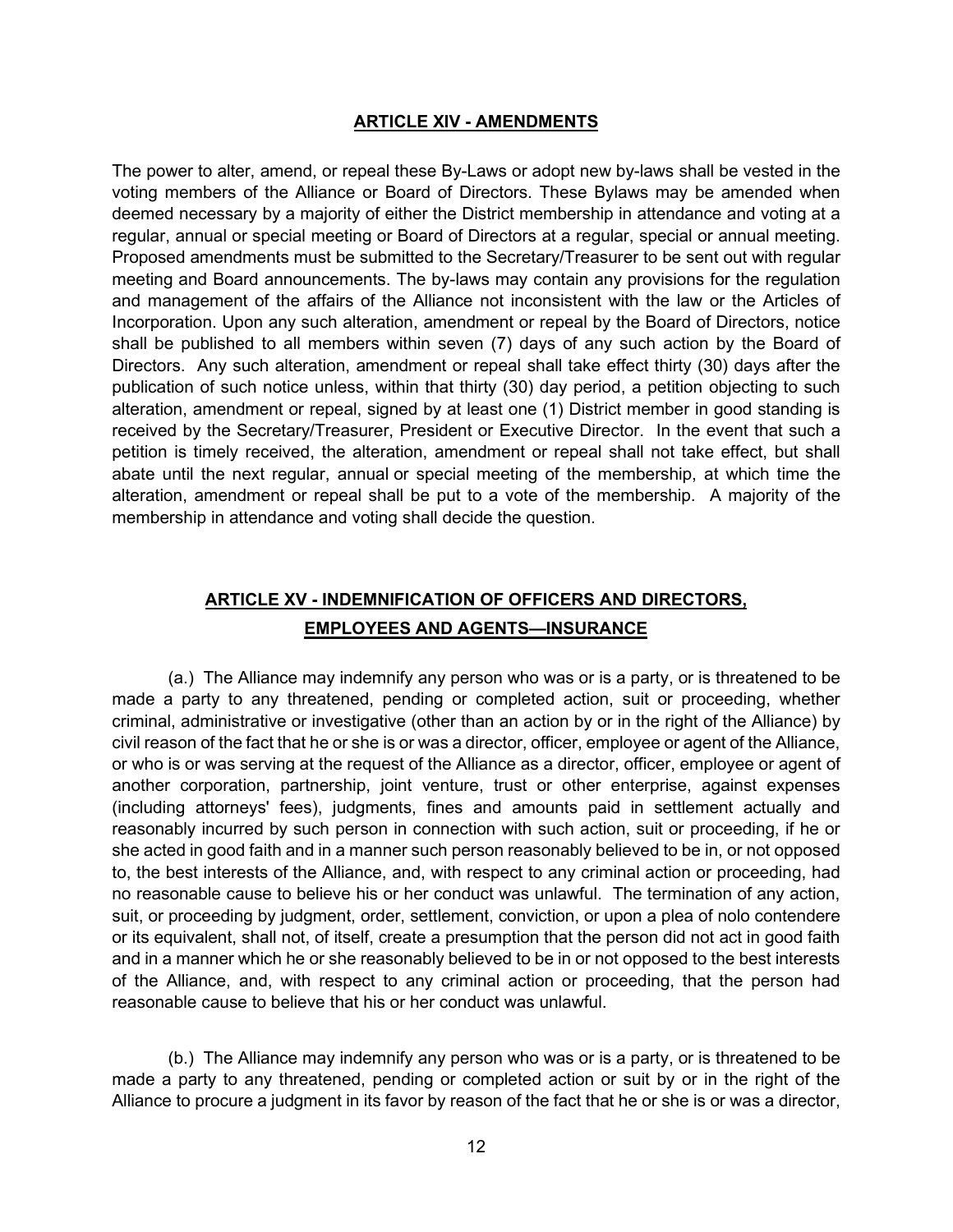officer, employee or agent of the Alliance, or is or was serving at the request of the Alliance as a director, officer, employee or agent of another corporation, partnership, joint venture, trust or other enterprise, against expenses (including attorneys' fees) actually and reasonably incurred by such person in connection with the defense or settlement of such action or suit, if such person acted in good faith and in a manner he or she reasonably believed to be in, or not opposed to, the best interests of the Alliance, provided that no indemnification shall be made in respect of any claim, issue or matter as to which such person shall have been adjudged to be liable for negligence or misconduct in the performance of his or her duty to the Alliance, unless, and only to the extent that the court in which such action or suit was brought shall determine upon application that, despite the adjudication of liability, but in view of all the circumstances of the case, such person is fairly and reasonably entitled to indemnity for such expenses as the court shall deem proper.

(c.) To the extent that a director, officer, employee or agent of the Alliance has been successful, on the merits or otherwise in the defense of any action, suit or proceeding referred to in subsections (a) and (b), or in defense of any claim, issue or matter therein, such person shall be indemnified against expenses (including attorneys' fees) actually and reasonably incurred by such person in connection therewith.

(d.) Any indemnification under subsections (a) and (b) (unless ordered by a court) shall be made by the Alliance only as authorized in the specific case, upon a determination that indemnification of the director, officer, employee or agent is proper in the circumstances because he or she has met the applicable standard of conduct set forth in subsections (a) or (b). Such determination shall be made (i) by the Board of Directors by a majority vote of a quorum consisting of directors who were not parties to such action, suit or proceeding, or (ii) if such a quorum is not obtainable, or even if obtainable, if a quorum of disinterested directors so directs, by independent legal counsel in a written opinion, or (iii) by the members entitled to vote, if any.

(e.) Expenses incurred in defending a civil or criminal action, suit or proceeding may be paid by the Alliance in advance of the final disposition of such action, suit or proceeding, as authorized by the Board of Directors in the specific case, upon receipt of an undertaking by or on behalf of the director, officer, employee or agent to repay such amount, unless it shall ultimately be determined that he or she is entitled to be indemnified by the Alliance as authorized in this Section.

(f.) The indemnified provided by this Section shall not be deemed exclusive of any other rights to which those seeking indemnification may be entitled under any by-law, agreement, vote of members or disinterested directors, or otherwise, both as to action in his or her official capacity and as to action in another capacity while holding such office, and shall continue as to a person who has ceased to be a director, officer, employee or agent, and shall inure to the benefit of the heirs, executors and administrators of such a person.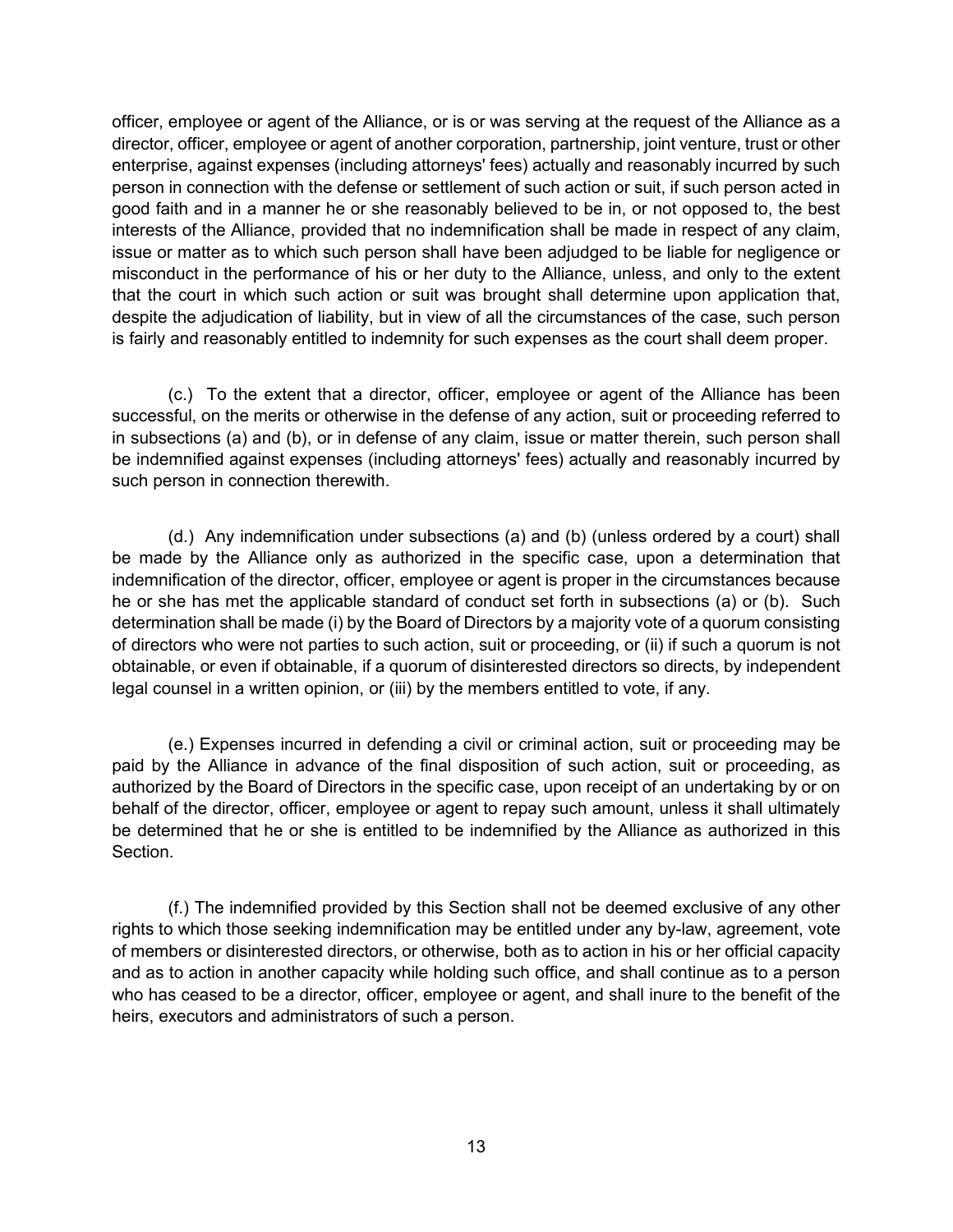(g.) The Alliance shall purchase and maintain insurance and fidelity bond on behalf Alliance officers and executive director and may, at the discretion of the Board of Directors, purchase and maintain such insurance and fidelity bond on behalf of any other employee or agent of the Alliance, or who is or was serving at the request of the Alliance as a director, officer, employee or agent of another corporation, partnership, joint venture, trust or other enterprise, against any liability asserted against such person and incurred by such person in any such capacity, or arising out of his or her status as such, whether or not the Alliance would have the power to indemnify such person against such liability under the provisions of this Section.

(h.) If the Alliance has paid indemnity or has advanced expenses under this Section to a director, officer, employee or agent, the Alliance shall report the indemnification or advance in writing to the members entitled to vote or before the notice of the next meeting of the members entitled to vote.

(i.) For purposes of this Section, references to "the Alliance" shall include, in addition to the surviving Alliance, any merging Alliance (including any Alliance having merged with a merging Alliance) absorbed in a merger which, if its separate existence had continued, would have had the power and authority to indemnify its directors, officers, employees or agents, so that any person who was a director, officer, employee or agent of such merging Alliance, or was serving at the request to the surviving Alliance as such person would have with respect to the merging Alliance if its separate existence had continued.

(j.) For purposes of this Section, references to "other enterprises" shall include employee benefit plans; references to "fines" shall include any excise taxes assessed on a person with respect to an employee benefit plan; and references to "serving at the request of the Alliance" shall include any service as a director, officer, employee or agent of the Alliance which imposes duties on, or involves services by such director, officer, employee, or agent with respect to an employee benefit plan, its participants, or beneficiaries. A person who acted in good faith and in a manner he or she reasonably believes to be in the best interests of the participants and beneficiaries of an employee benefit plan shall be deemed to have acted in a manner "not opposed to the best interests of the Alliance" as referred to in this Section.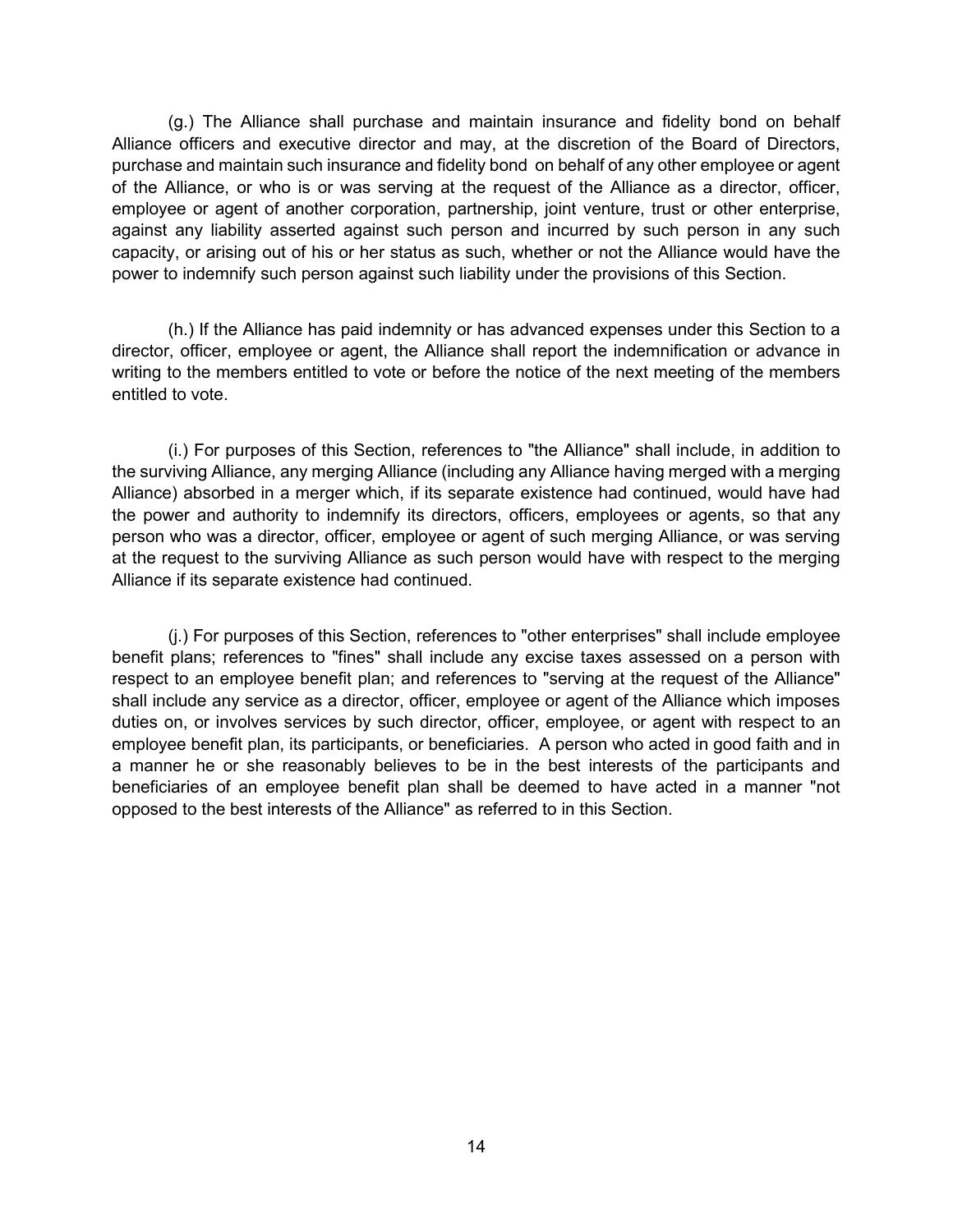# **SECTION 2**

<span id="page-19-0"></span>

## <span id="page-19-1"></span>**THE NORTHERN ILLINOIS ALLIANCE OF FIRE PROTECTION DISTRICTS**

# **BOARD POLICIES**

(Revised August 28, 2021)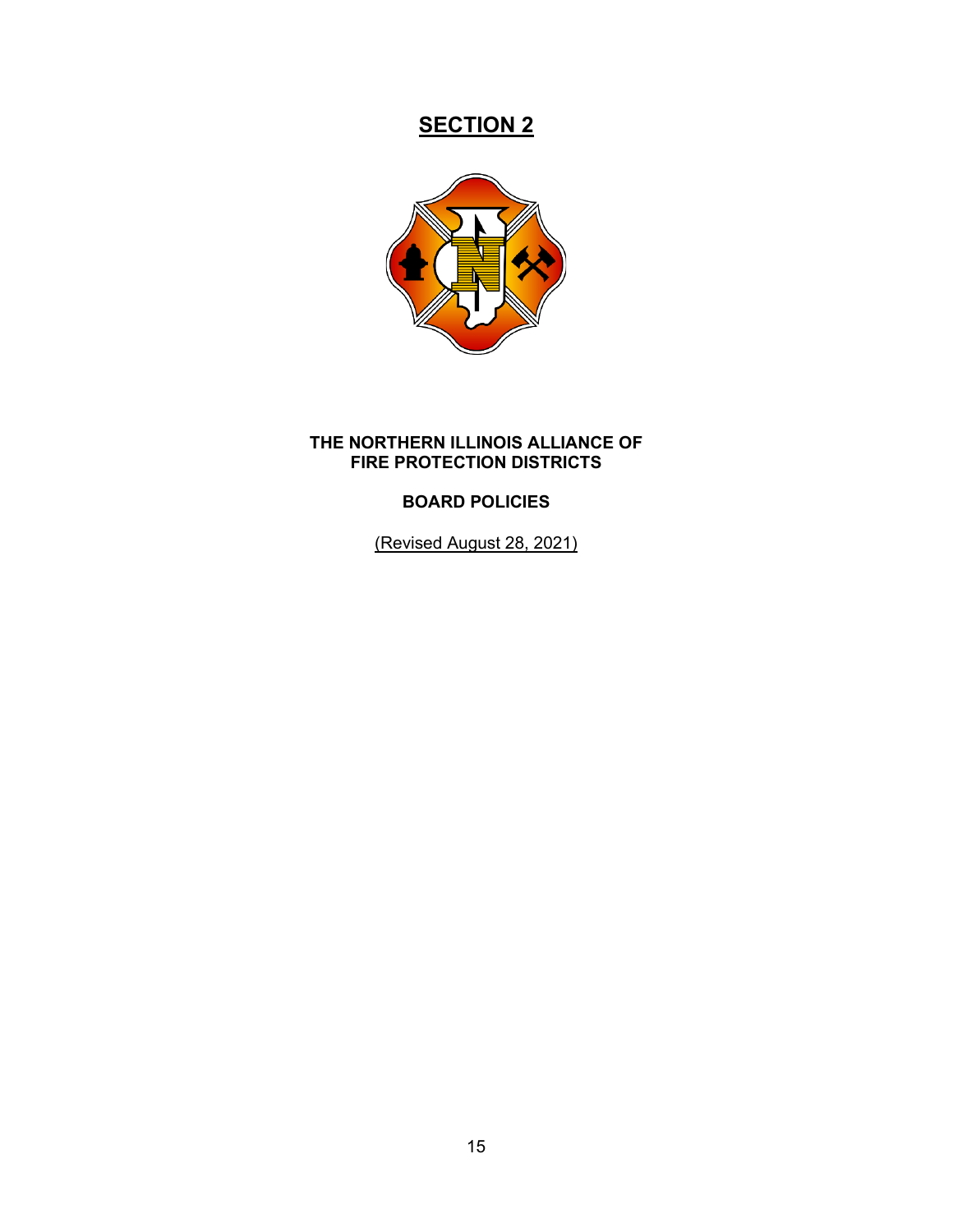## <span id="page-20-0"></span>**Code of Ethics and Code of Conduct**

#### **NORTHERN ILLINOIS ALLIANCE OF FIRE PROTECTION DISTRICTS CODE OF ETHICS**

We, the members of the Northern Illinois Alliance of Fire Protection Districts, believe in the principles underlying the government of the United States of America and in their perpetuation as a way of life. We desire to assist in bettering the relationship between the Northern Illinois Alliance of Fire Protection Districts, all other public officials, and the people of our towns and other communities.

- We endorse the following principles and ethical code, and firmly resolve to:
- Uphold and defend civil government as established to protect all persons in the enjoyment of their natural heritage;
- Uphold and defend the ideals and the goals of our communities;
- Promote the adoption and the application of the highest professional standards;
- Endeavor to live by, and to encourage the daily practice of the Golden Rule;
- Consider it our duty and our privilege to improve continually our natural ability and usefulness as public officials;
- Serve the best interest of all people, ever mindful of our sacred trust and;
- Endeavor to perform all tasks that may be ours to perform with a practical, harmonious, and constructive attitude of goodwill.
- The NIAFPD and directors shall strive to protect any and all Personal Information which they come to possess or control and never knowingly or intentionally sell or release that information to the best of our ability.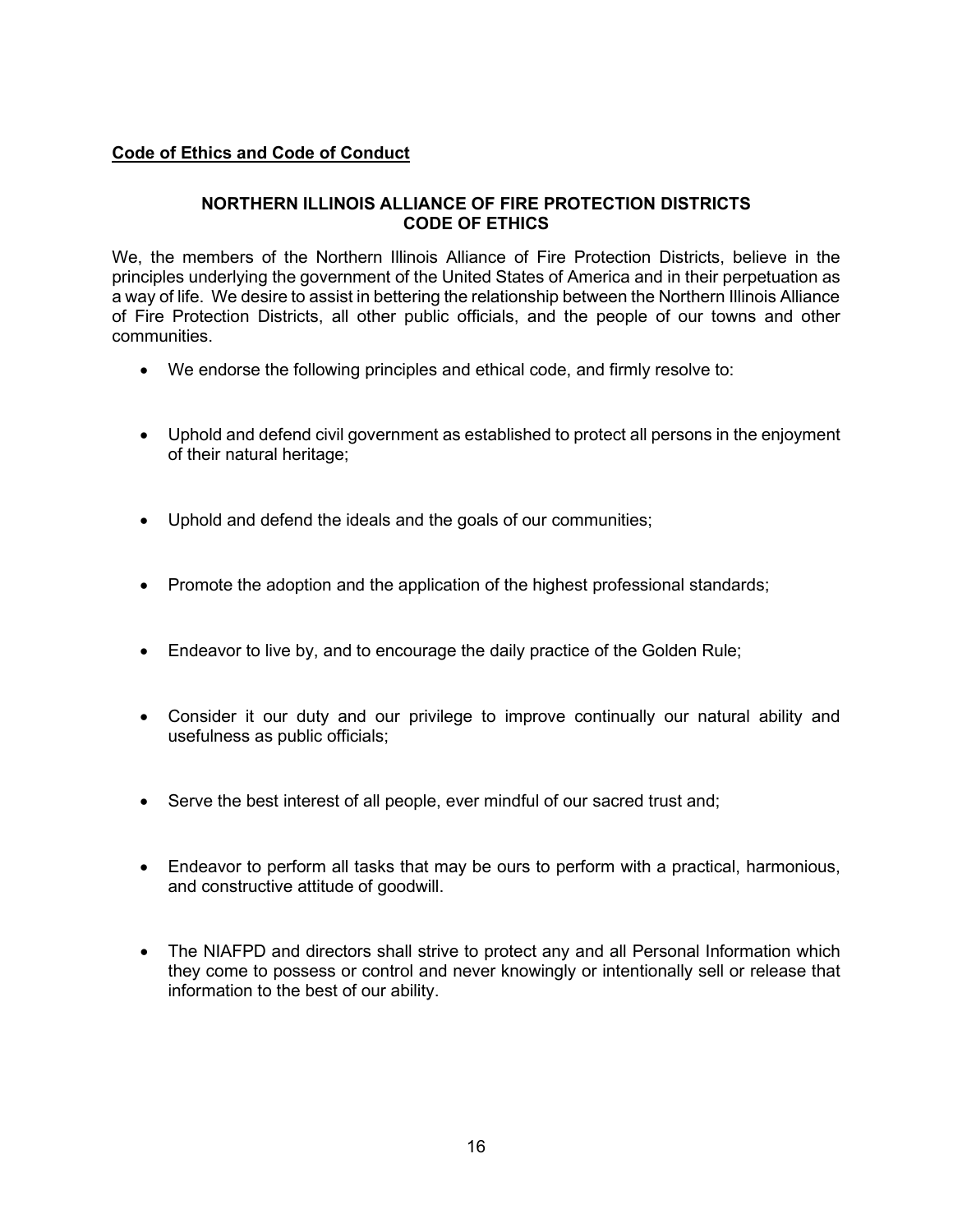#### <span id="page-21-0"></span>**SEXUAL HARASSMENT POLICY**

#### A. **Generally**

It is the policy of the Northern Illinois Alliance of Fire Protection Districts to strictly prohibit sexual harassment in the work place. No employee shall be harassed by another employee or supervisor on the basis of sex. No action shall be taken affecting an employee (either favorably or unfavorably) on the basis of conduct that is not related to work performance. Any officer or employee who is found, after appropriate investigation, to have engaged in sexual harassment of another employee will be subject to appropriate disciplinary action, depending upon circumstances, up to and including termination.

## B. **Definition of Sexual Harassment**

- 1. In the case of sexual harassment of any employee by another employee or officer, sexual harassment means any:
	- a. Unwelcome sexual advances;
	- b. Request for sexual favors; or
	- c. Any conduct of a sexual nature when (i) submission to such conduct is made either explicitly or implicitly a term or condition of an individual's employment, or (ii) submission to or rejection of such conduct by an individual is used as the basis for employment decisions affecting such individual, or (iii) such conduct has the purpose or effect of substantially interfering with an individual's work performance or creating an intimidating, hostile or offensive working environment.
- 2. Sexual harassment prohibited by this policy includes verbal or physical conduct. The terms intimidating, hostile or offensive as used above include conduct which has the effect of humiliation, embarrassment or discomfort. Even conduct that is intended to be "innocent" may still constitute sexual harassment if it falls within the terms of this policy. If anyone expresses concern that behavior may have violated this policy, please respect his or her concerns. Regardless of intent, how others interpret your behavior is important. This policy is not meant to interfere with or discourage friendships among employees. However, employees and officers must be sensitive to acts or conduct that may be considered offensive by other employees.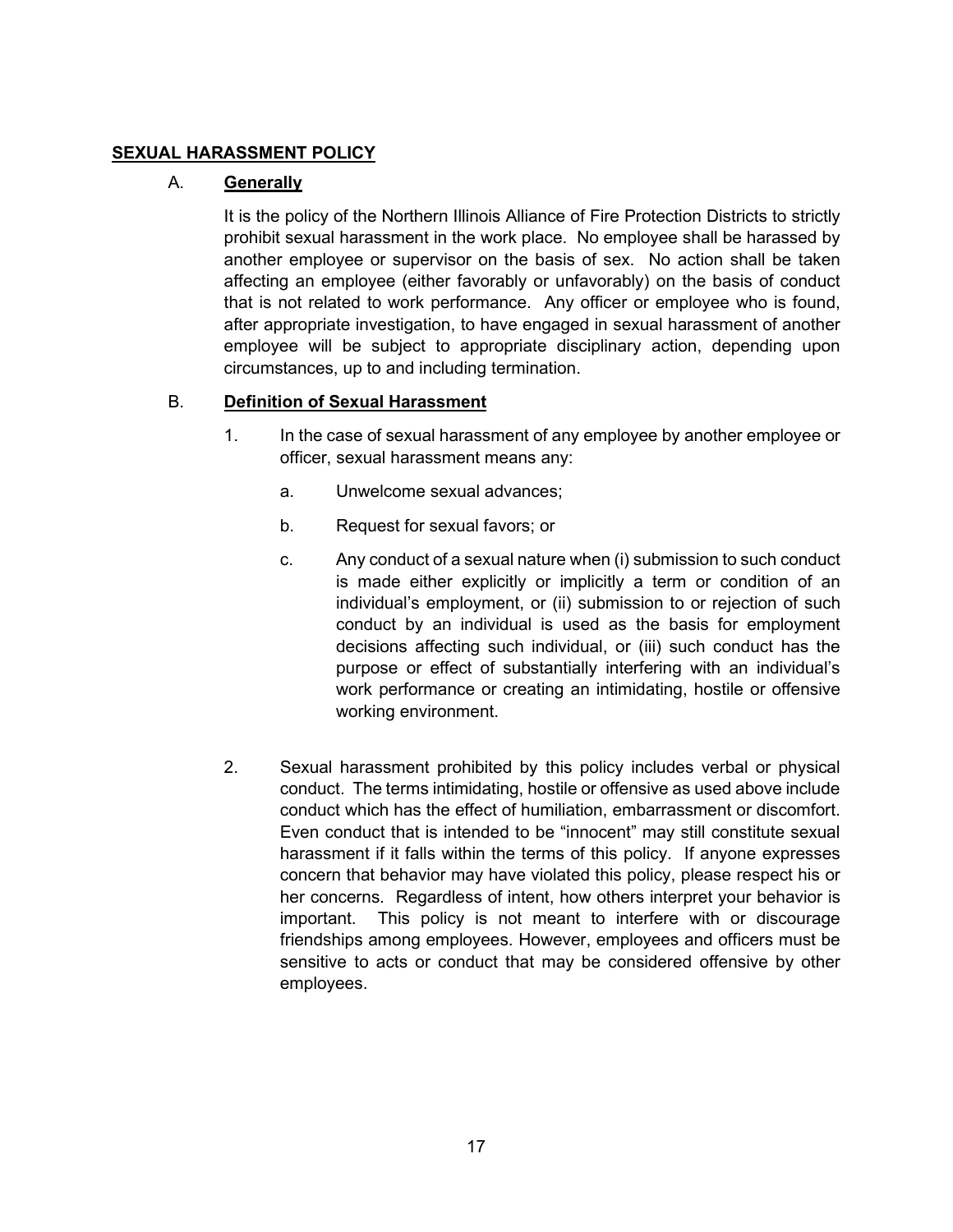- 3. The following are examples of sexual harassment:
	- a. Verbal: sexual innuendo, suggestive comments, insults, threats, jokes about gender-specific traits or sexual propositions;
	- b. Nonverbal: making suggestive or insulting noises, leering, whistling, giving letters, gifts, and/or materials of a sexual nature or making obscene gestures;
	- c. Physical: touching, pinching, brushing the body, and coercing sexual intercourse, exposing oneself or assault.
- 4. Employees and officers are strongly discouraged from seeking a romantic or amorous relationship with another employee. Under no circumstances may an employee or officer repeatedly ask another employee to date, apply pressure to have a relationship, or retaliate in any way due to an employee's decision not to date or have a relationship.

#### C. **Complaints**

An employee is not required to directly confront the person who is the source of his or her report, question or complaint before notifying any of those individuals listed. Nevertheless, an employee is required to make a reasonable effort to make wrongdoing or conflict known should it exist. It is not necessary for sexual harassment to be directed at the person making the complaint.

Complaints alleging a violation of this policy are encouraged and must be brought to the attention of the appropriate Alliance officials as soon as possible after the alleged incident of sexual harassment. If you are aware of workplace conflict or wrongdoing taking place, you must immediately discuss your questions, problems, complaints or reports with your direct supervisor. If you feel uncomfortable doing so or if your direct supervisor is the source of the problem, condones the problem, or ignores the problem, immediately report to your supervisor's supervisor. If neither of these alternatives is satisfactory to you, then you can immediately direct your questions, problems, complaints or reports to the Executive Director.

The Executive Director shall establish a complaint procedure pursuant to this policy. However, employees may choose to file a charge with the Illinois Department of Human Rights/Illinois Human Rights Commission, 100 W. Randolph St., Suite 10-100, Chicago, Illinois 60601, 312-814-6200, or with the federal Equal Employment Opportunity Commission, 500 W. Madison St., 28<sup>th</sup> Floor, Chicago, Illinois 60661, 312-353-2713. The Alliance will make every effort to ensure that those named in the report or who are too closely associated with those involved in the report will not be part of the investigative team. The Alliance reserves the right and hereby provides notice that third parties may be used to investigate sexual harassment claims.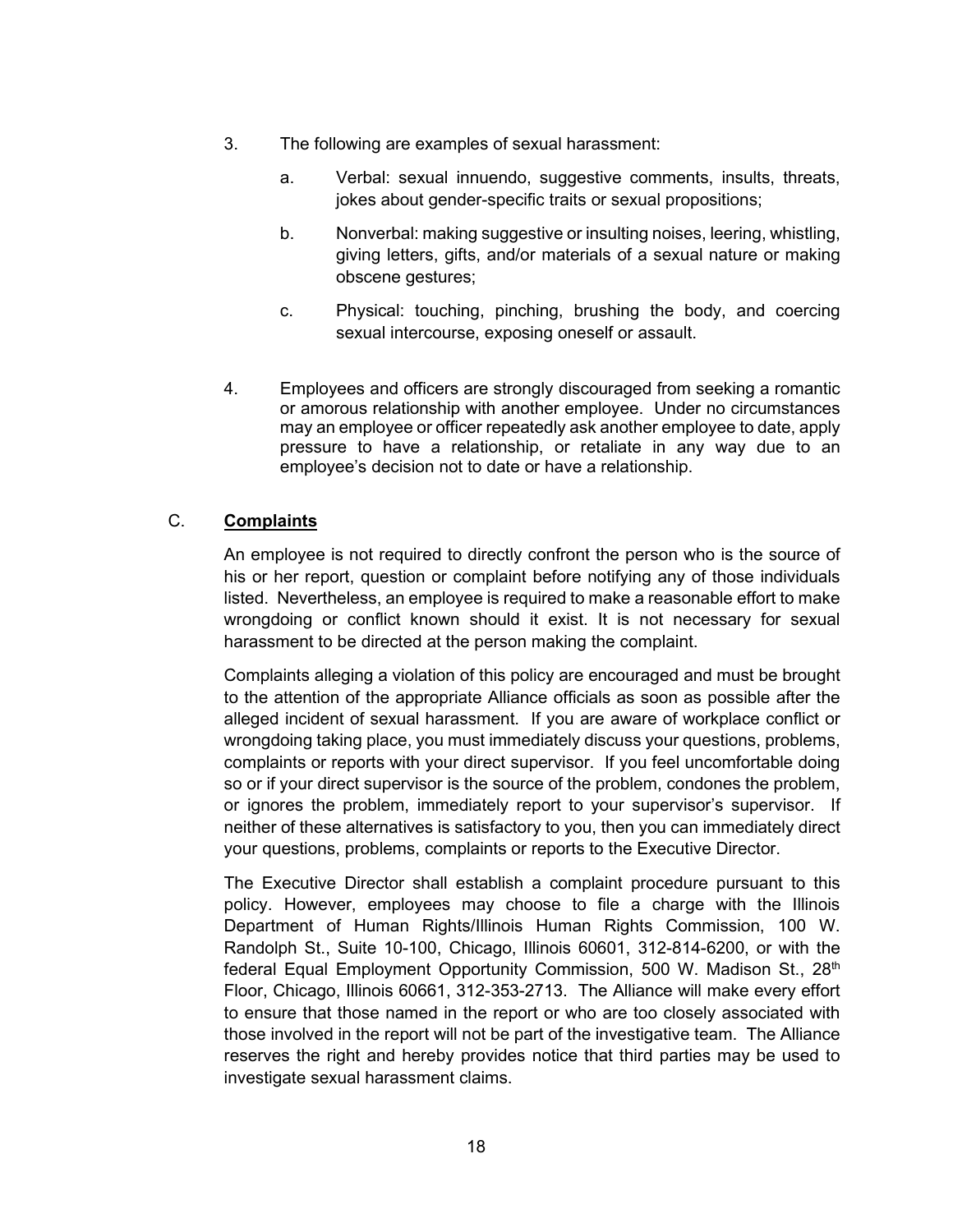Complainants are entitled to confidentiality and respect during the investigation process and shall not be subjected to harassment or retaliation as a result of having filed a complaint or appealed a decision. The Alliance, the State Officials and Employees Ethics Act, the Whistleblower Act, and the Illinois Human Rights Act prohibit retaliation made against any employee who alleges a good faith complaint of sexual harassment, or who participates in any related investigation. Anyone who violates this rule is subject to disciplinary action, up to and including termination, unless otherwise prohibited or provided under state law. Caution must be exercised, however, to accurately state the facts giving rise to the complaint and to avoid groundless complaints. Grossly inaccurate or groundless complaints made in bad faith may subject the complainant to disciplinary action.

#### D. **Harassment Prevention Training**

All officers, directors and employees, and any person employed by the Alliance who is required to register as a lobbyist under the Lobbyist Registration Act must annually complete a sexual harassment training program provided by the Secretary of State or other approved provider or program. Those qualifying employees must complete this training program within 30 days of registration or renewal.

#### **LEGAL REF.: 42 U.S.C. 2000e-2; 29 C.F.R. 1604.11; 775 ILCS 5/2-101(E), 2-102(D) and 2- 105; 740 ILCS 174/15; 25 ILCS 170/4.7**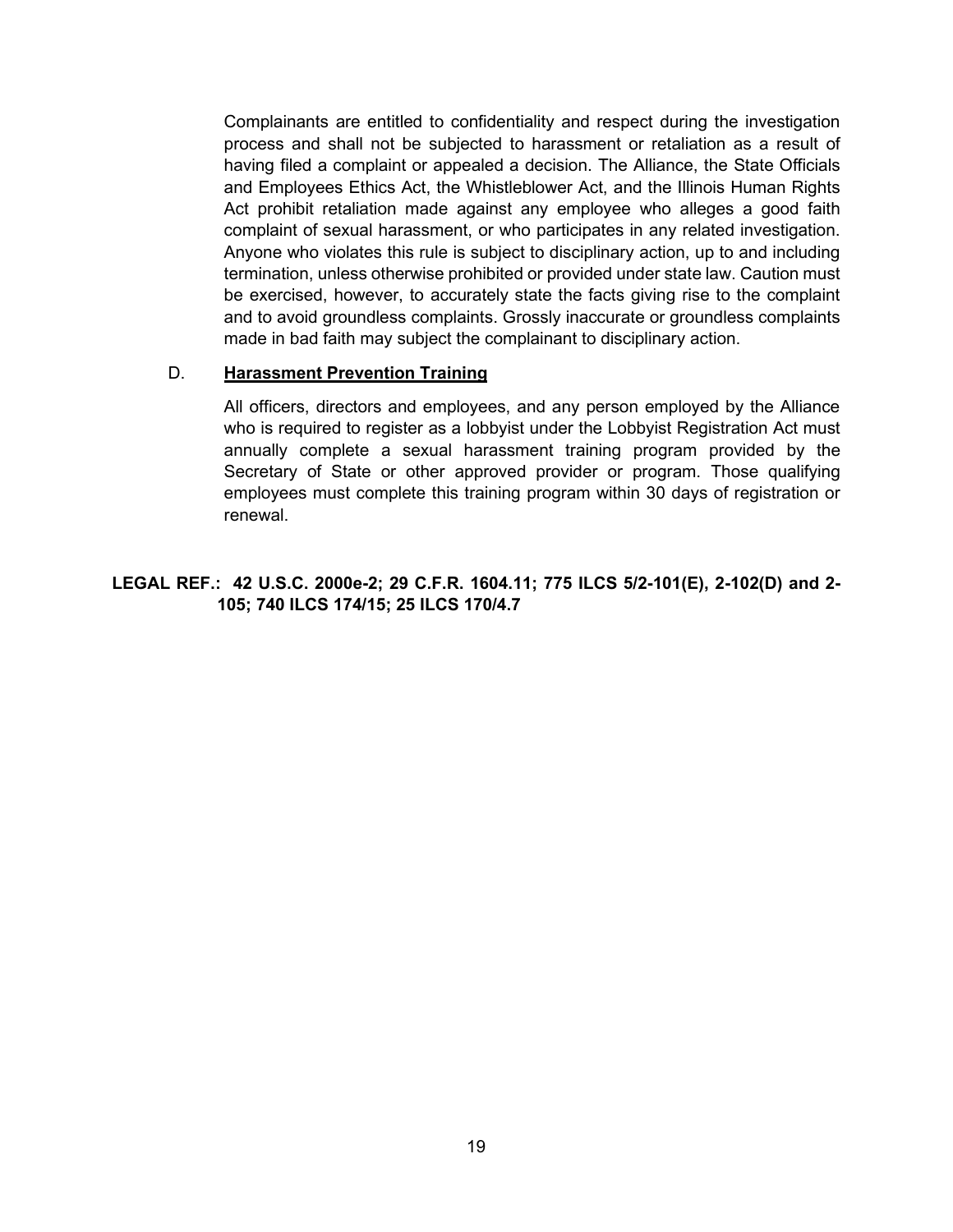#### <span id="page-24-0"></span>**SEXUAL HARASSMENT COMPLAINT PROCEDURE**

#### A. **Complaint Procedure**

#### 1. **Step 1**

Any employee who feels that he or she is the victim of sexual harassment, or has otherwise observed sexual harassment in the workplace, should immediately report the matter in writing to his or her immediate supervisor. The supervisor shall take steps to investigate the matter and take any appropriate action deemed necessary and inform the employee in writing of the action. If disciplinary action is warranted, the supervisor shall take the matter to the proper Alliance official for action.

## 2. **Step 2**

If the complainant is not satisfied with the determination or action by their supervisor, he or she may request in writing that the Executive Director or his/her designee review the matter. The complainant must submit the request to the Executive Director or designee within ten (10) working days of the date of receipt of the supervisor's determination at Step 1.

The Executive Director shall review the matter and take any action deemed appropriate within ten (10) working days of receipt of the request for review and inform the employee in writing of the action.

#### 3. **Step 3**

If the complainant is not satisfied with the decision rendered by the Executive Director, the matter may be appealed to the Board of Directors. Notice of intent to appeal to the Board must be submitted to the Executive Director within ten (10) working days of the receipt of the Executive Director's or designee's decision. Upon receipt from the complainant of written notice of intent to appeal to the Board, copies of the complaint and any written materials prepared during the investigation at any prior level of review shall be forwarded by the Executive Director to the Board.

The Board shall review all of the relevant documents no later than the second regularly scheduled meeting after the receipt of the notice of intent to appeal and shall render its written decision or take a course of action within ten (10) working days of the date upon which the review is held.

## B. **Guidelines for Investigations**

Complainants are entitled to confidentiality and respect during the investigation process, and shall not be subjected to harassment or retaliation as a result of having filed a complaint or appealed a decision. However, grossly inaccurate or groundless complaints made in bad faith may subject the complainant to disciplinary action.

If the complainant's immediate supervisor is the subject of the complaint, then the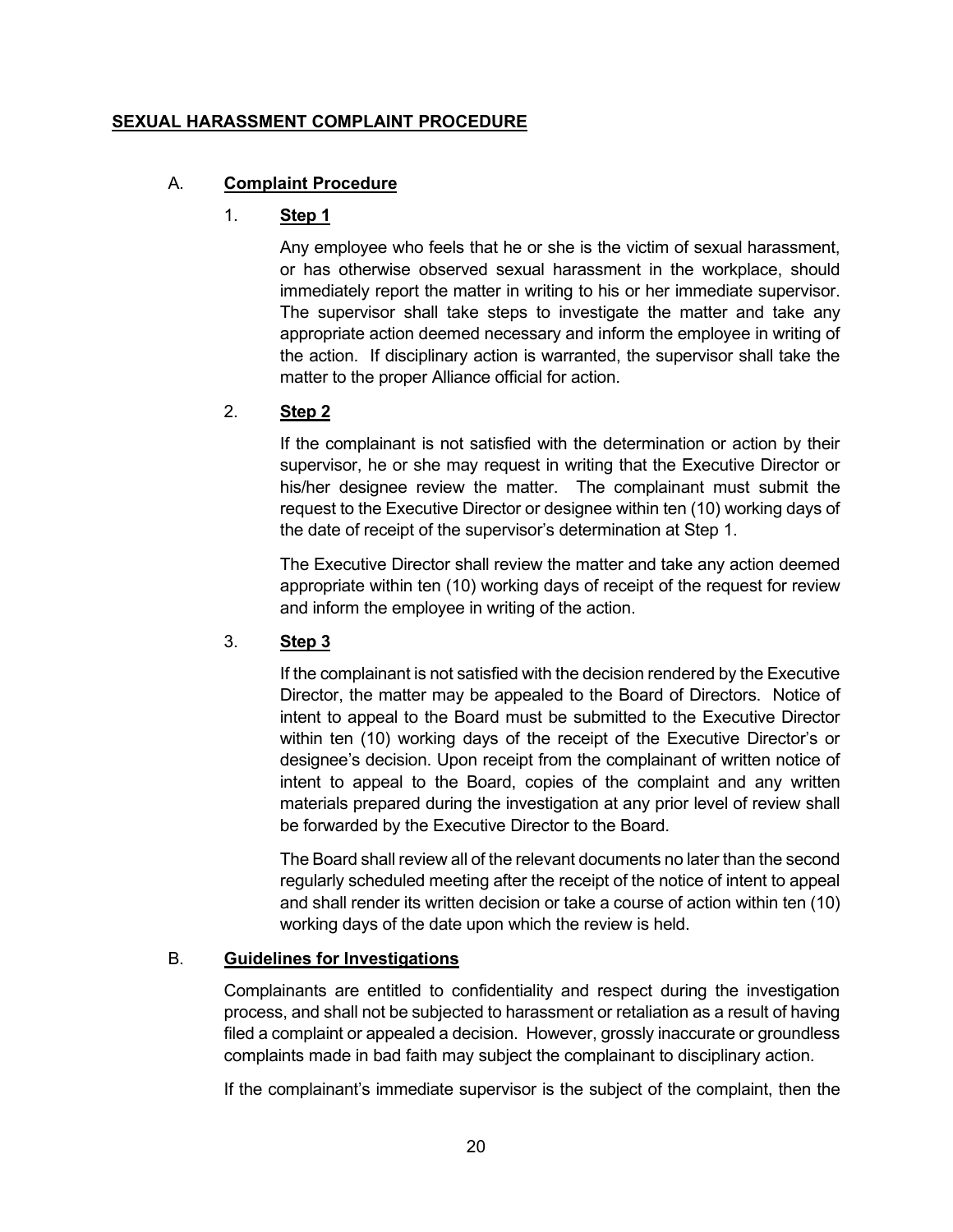complainant shall report the matter to the next superior officer. In all other cases, if the decision maker at any step of the procedure is the subject of the complaint, then that step shall be bypassed and the complainant shall proceed to the next step of the complaint procedure.

#### **LEGAL REF.: 42 U.S.C. 2000e-2; 29 C.F.R. 1604.11; 775 ILCS 5/2-101(E), 2-102(D) and 2- 105; 740 ILCS 174/15; 25 ILCS 170/4.7**

#### <span id="page-25-0"></span>**CONFLICT OF INTEREST POLICY**

#### <span id="page-25-1"></span>**Statement of Policy**

A possible conflict of interest exists when a director has a material personal interest, either direct or indirect, in a proposed transaction involving the Northern Illinois Alliance of Fire Protection Districts. When a director has an interest in a transaction being considered by the Alliance, the director should disclose that conflict before the board of directors or staff member takes action on the matter. Any board member having a conflict of interest will not vote or use his or her personal influence on the matter and will not be present when the matter is discussed by the board. The minutes of the meeting will reflect that a disclosure was made, and the abstention from voting.

This policy also will apply to immediate family members, the Alliance's committees. Directors, committee members, staff members, and officers of the Alliance will be required to attest annually to their familiarity with this policy and to provide information concerning any possible conflict of interest so that disclosure, if necessary, is made.

Board members, support staff and their immediate families will not benefit materially from the organization beyond receipt of salaries, fringe benefits, and reimbursement for authorized expenses. Board members and employees shall maintain the confidentiality of private information.

#### <span id="page-25-2"></span>**Definition of Material Personal Interest**

A material personal interest is:

• An ownership or investment interest in any entity with which this organization

has a transaction or arrangement;

- A compensation arrangement with the organization or with any entity or individual with which the organization has a transaction or arrangement; or
- A potential ownership or investment interest in, or compensation arrangement with, any entity or individual with which the organization is negotiating a transaction or arrangement.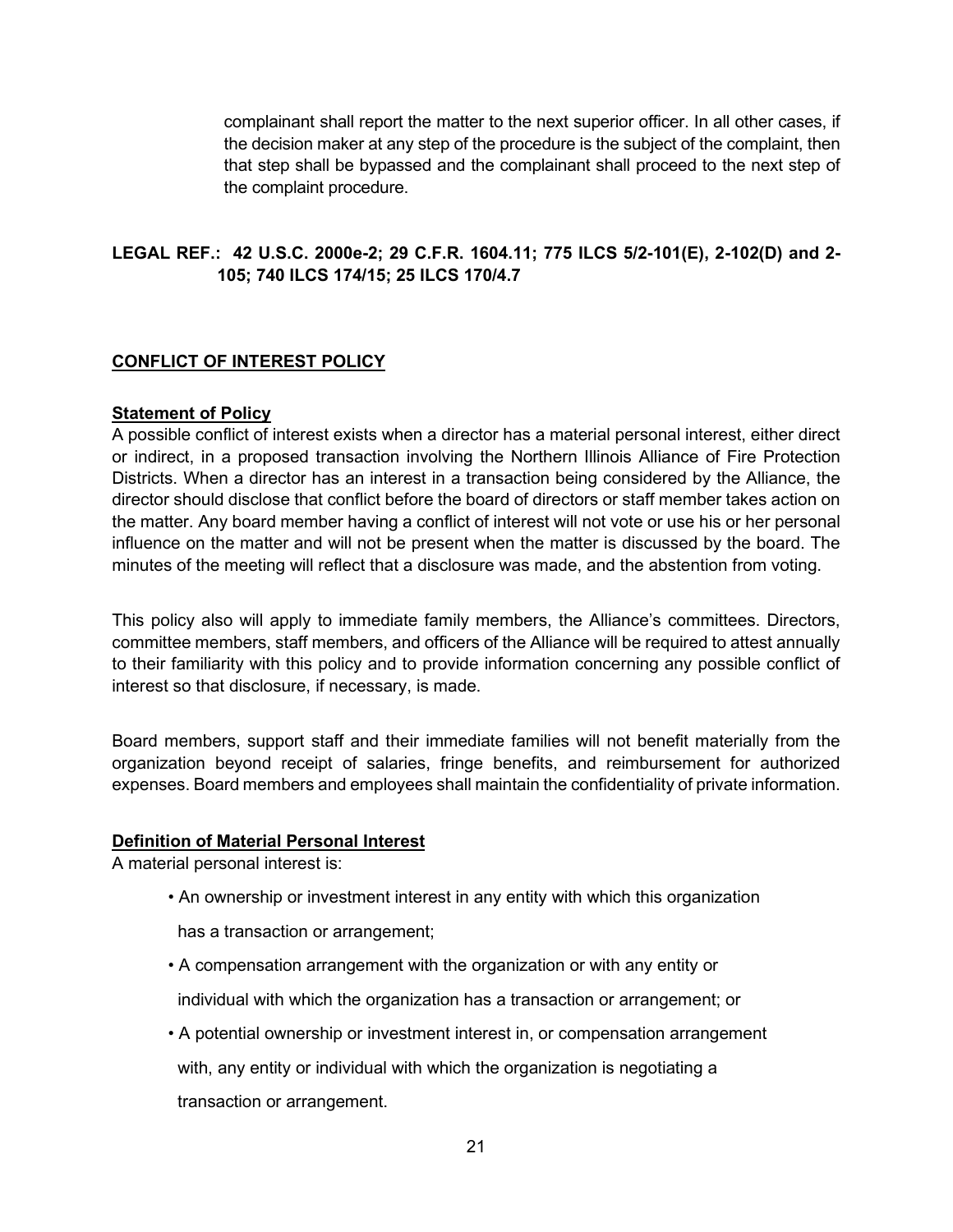Compensation includes direct and indirect remuneration as well as gifts, favors, and non-financial benefits that are not insubstantial.

#### <span id="page-26-0"></span>**Procedures**

- 1. The interested director(s) will disclose to the Board, preferably in writing, the material facts as to his or her material personal interest in the transaction and in any corporation, partnership, association or other organization involved in the transaction prior to the meeting at which the Board acts upon the transaction.
- 2. The interested director(s) will absent himself or herself from the meeting while the transaction is discussed and acted upon.
- 3. A disinterested director, or other disinterested party familiar with the transaction, will present evidence of the fairness of the proposed transaction, such as competitive bids or comparable price quotations.
- 4. The vote of a majority of the disinterested directors participating in the meeting and constituting a quorum, after reaching a decision regarding whether the proposed transaction is fair to the organization, will be required for approval of the transaction. The minutes for the meeting will reflect that a disclosure of interest was made and that the interested director(s) abstained from voting and was not present during the Board's consideration of the transaction.
- 5. These procedures (i) will apply to transactions approved after the date of adoption of this policy; (ii) will not apply to reimbursement of expenses actually incurred by any director in the course of performing his or her duties as such; and (iii) may be waived or altered in any particular case by vote of a majority of the full Board of Directors for good cause shown.

#### <span id="page-26-1"></span>**Potential Conflict Report**

To assist in implementing this Policy, each proposed new Board member will file a Potential Conflict Report in the form of Exhibit A hereto in connection with the selection process. Existing Board members will file a Potential Conflict Report annually, in February, with the Executive Director, whose responsibility it will be to oversee the annual distribution of such forms to existing Board members.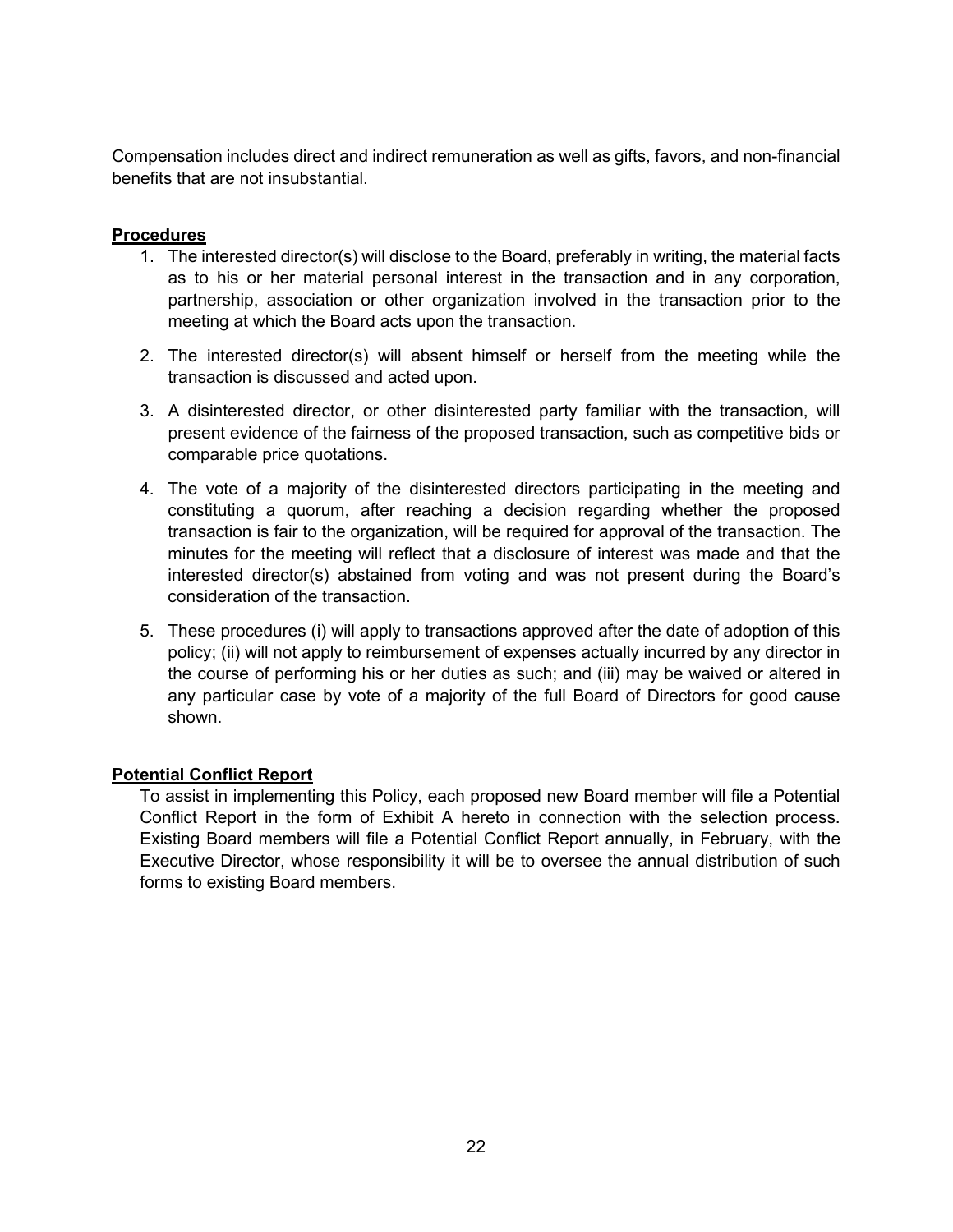#### Exhibit A

#### **Northern Illinois Alliance of Fire Protection District**

#### **Director and Executive Director Conflict of Interest Policy Potential Conflict Report For Fiscal Year 20\_\_**

Please answer all questions. If the answer is "yes," please explain. An affirmative response does not imply that the relationship is improper or that it should be terminated.

During the past twelve months, have you or any related party [1] had any interest, direct or indirect, in any contract or transaction with the Northern Illinois Alliance of Fire Protection Districts?

Do you or any related party have any interest, direct or indirect, in any pending or proposed contract or transaction with the Northern Illinois Alliance of Fire Protection Districts?

 $\mathcal{L}_\text{max}$  , and the contribution of the contribution of the contribution of the contribution of the contribution of the contribution of the contribution of the contribution of the contribution of the contribution of t

 $\_$  , and the contribution of the contribution of  $\mathcal{L}_\mathcal{A}$  , and the contribution of  $\mathcal{L}_\mathcal{A}$  , and the contribution of  $\mathcal{L}_\mathcal{A}$ 

 $\mathcal{L}_\text{max}$  , and the contribution of the contribution of the contribution of the contribution of the contribution of the contribution of the contribution of the contribution of the contribution of the contribution of t

Do you or any related party have any other interest, which might conflict, or might be perceived to conflict, with your duty of loyalty to the interests of the Northern Illinois Alliance of Fire Protection Districts?

The answers to the foregoing are accurate to the best of my knowledge and belief, and I will promptly notify the Executive Director of the Northern Illinois Alliance of Fire Protection Districts of any change, which would make any of the answers no longer accurate.

Name:\_\_\_\_\_\_\_\_\_\_\_\_\_\_\_\_\_\_\_\_\_\_\_\_\_\_\_\_\_\_\_\_

Date: \_\_\_\_\_\_\_\_\_\_ Signature: \_\_\_\_\_\_\_\_\_\_\_\_\_\_\_\_\_\_\_\_\_\_\_\_\_\_\_\_\_\_\_\_\_\_\_\_\_

[1] For this purpose, a "related party" is defined as members of your immediate family, which includes your spouse, children, siblings, and parents; estates, trusts, partnerships, limited liability companies, corporations and other entities in which you or any member of your immediate family has a present or vested future beneficial interest or serves as an officer, director, or trustee, other than entities in which you and your immediate family members in the aggregate own less than five percent in value of all traded securities.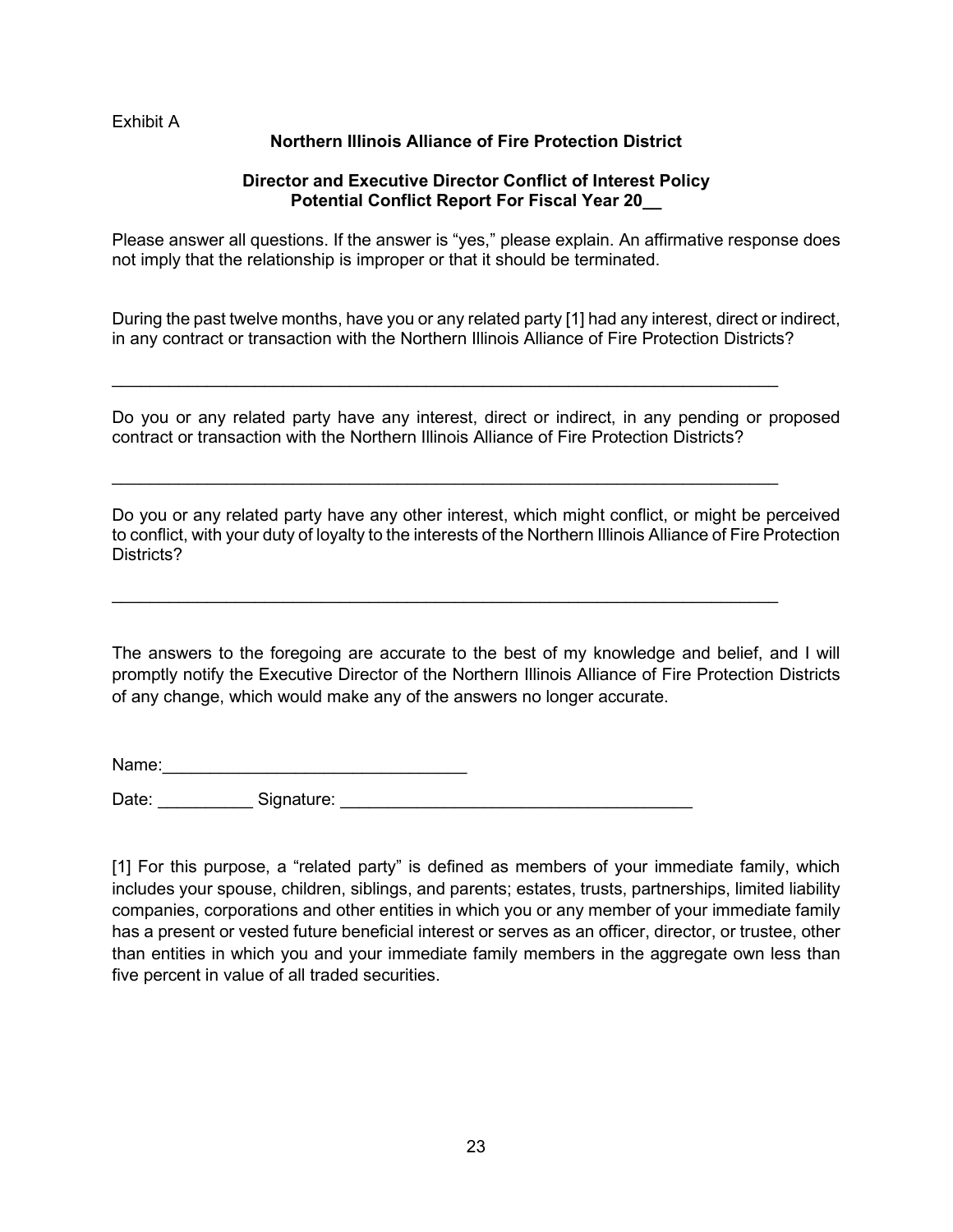#### <span id="page-28-0"></span>**Condolences Policy**

The Northern Illinois Alliance of Fire Protection Districts is an organization which brings together a wide variety of Fire Protection District officials and many others who support our mission. From time to time, we face the loss of a member, associate, or friend of the NIAFPD. In order to not only convey the condolences of the Alliance but to also honor the life and contributions that individual has provided to our organization and the Illinois Fire Service, the Alliance has an obligation to respond in a meaningful yet measured manner.

The following guidelines shall be followed:

A donation may be made either in the form of flowers to the funeral home or a monetary contribution to a charity of the family's choosing.

- o NIAFPD current or past Board Director or Officer Maximum \$100
- o NIAFPD District Member Trustee, Commissioner or Chief Officer Sympathy cards mailed to the decedent's family and Fire District Station
- $\circ$  Associate Member Sympathy cards mailed to the decedent's family and company office
- $\circ$  Friend of the NIAFPD Sympathy card mailed to the decedent's family
- o Special recognition Maximum \$100 To be determined on a case-by-case basis Decided by NIAFPD officers and Executive Director

#### <span id="page-28-1"></span>**Board Meeting Attendance Policy**

Directors are expected to attend each quarterly board meeting, attend the annual conference and attend all NIAFPD sponsored training events. Participation in other sponsored events (state fair, legislative action days, etc.) is highly encouraged. Directors are expected to review all materials prior to a board meeting and to participate in discussion. Directors will be assigned or volunteer for subcommittee positions.

All meetings and interactions will be held in a friendly and professional collegiate manner.

If a board member misses more than two board meetings annually, consideration of continued participation should be assessed. and the board may vote on termination of that director's position. If the board member is terminated by such a vote a replacement may be made in accordance with the provision for filling vacancies.

#### <span id="page-28-2"></span>**Board Application policy**

Individuals interested in filling director vacancies will be taken from active members. A resume, and letter of interest should be submitted to the board for interim vacancies. Director terms are discussed in the bylaws along with voting and appointment procedures.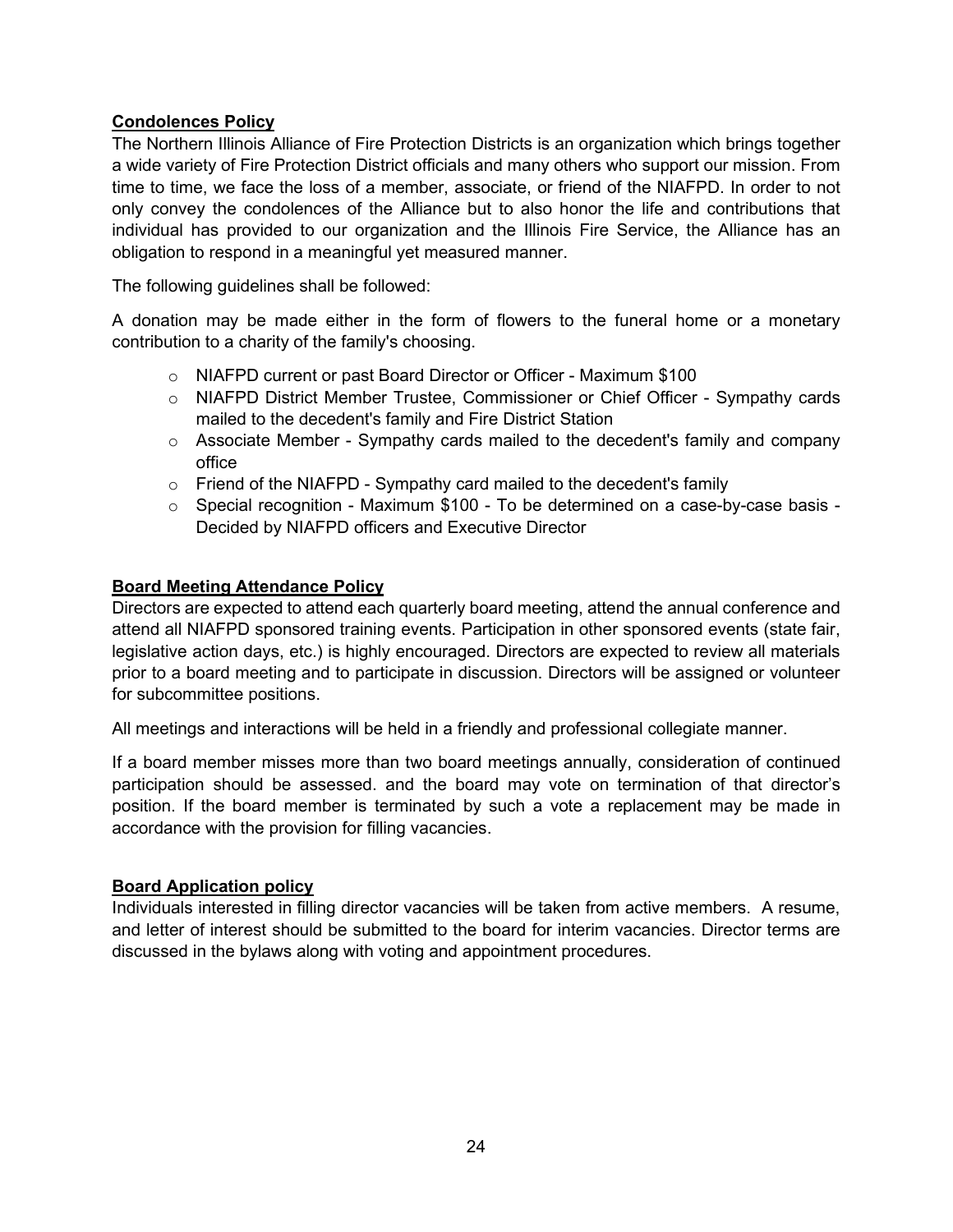#### <span id="page-29-0"></span>**Mileage Reimbursement policy**

Board members can submit an expense form for mileage reimbursements for attending board meetings. Mileage will be reimbursed at the IRS rate.

Meals, travel, lodging, office expense and other expenses will be approved by the President and Executive Director and submitted to the board of directors in financial reports.

#### <span id="page-29-1"></span>**Equal Employment Opportunity Policy**

The Alliance is an equal employment opportunity employer and shall make employment decisions based on merit without regard to an individual being a member of a protected class pursuant to federal or state law.

#### <span id="page-29-2"></span>**Data Breach Policy**

In the event of a data breach resulting in the disclosure of private information of a member or third parties, the Alliance will take appropriate steps to notify affected persons and members of the data breach in accordance with federal and state law.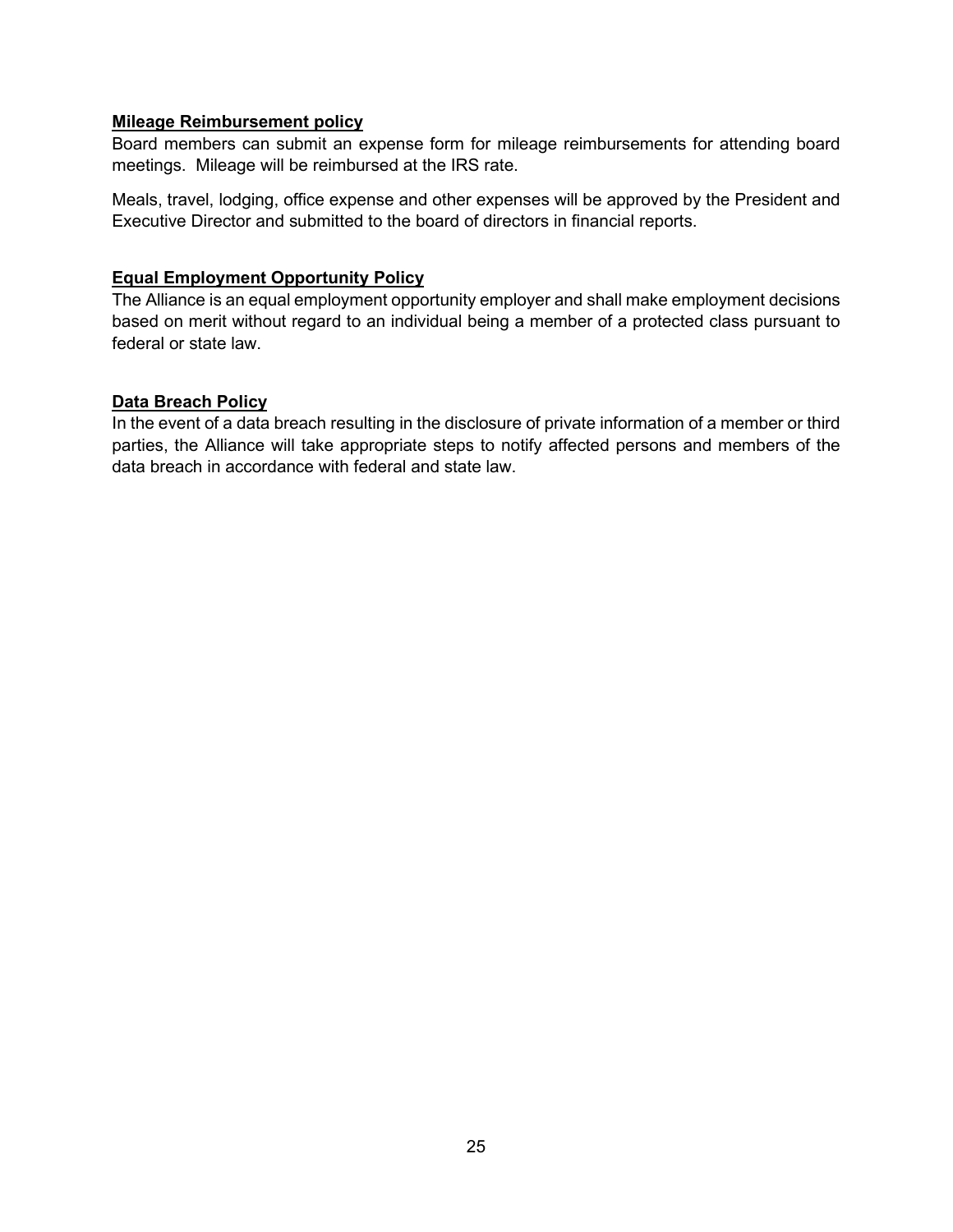## **Board Operations**

## **ORGANIZATION CHART**

<span id="page-30-0"></span>

Terms of Office – refer to by-laws

Roles and Responsibilities of Board – refer to by-laws

Board Officers and Directors – refer to by-laws

Board Committees – refer to by-laws

Other Committees – refer to by-laws

List of Board Members and Contact Information will be kept by the Executive Director and updated on the website.

Executive Director, Legislative Liaison and Legislative Lobbyist shall be subject to appointment and removal by the Board of Directors.

Board Meeting Agendas and Minutes- will be managed by the Executive Director and presented to the full Board.

Committee Meeting Agendas and Minutes - will be managed by the Executive Director and presented to the respective committee and to the Board.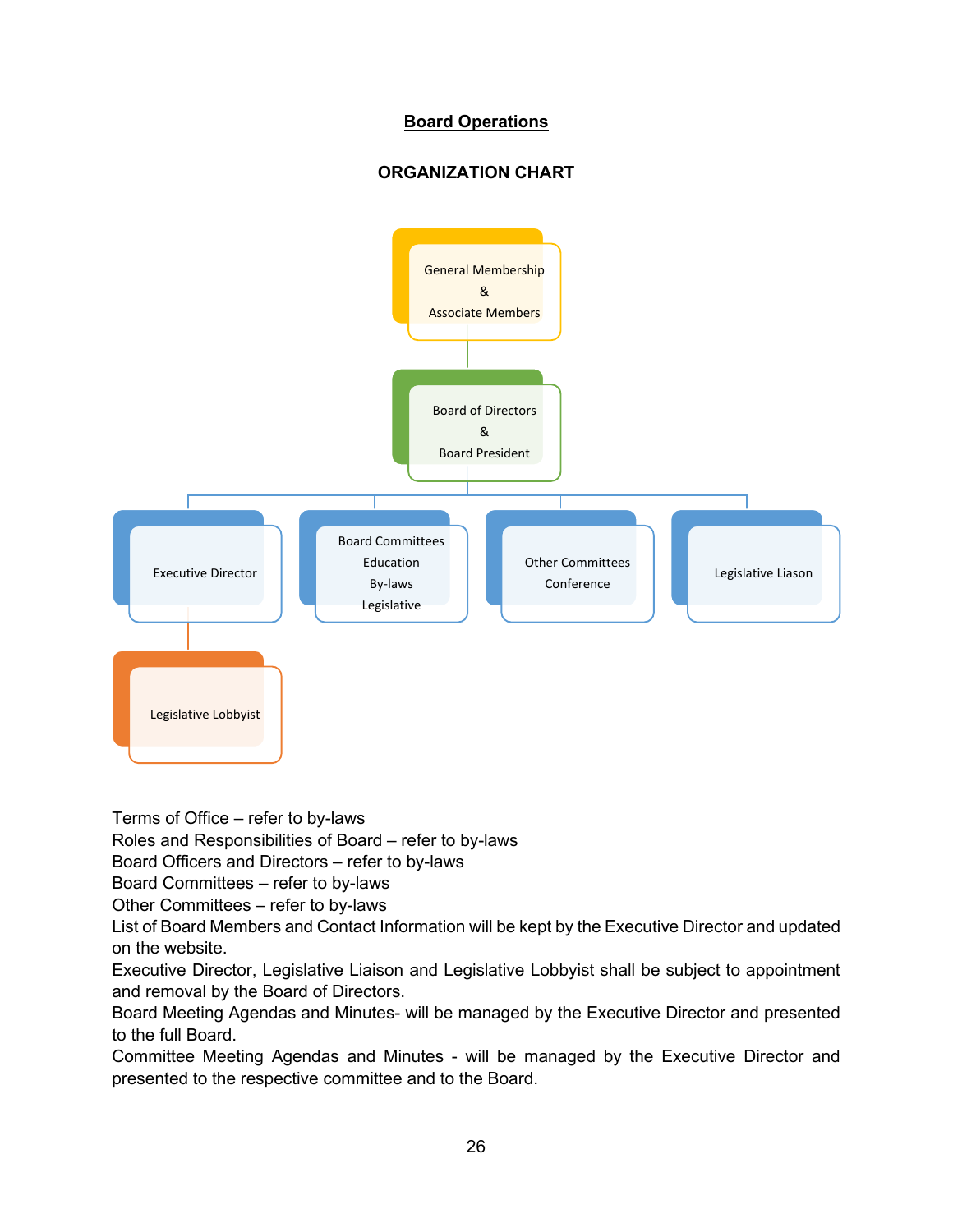#### <span id="page-31-0"></span>**Programs/Products and Marketing**

The Executive Director, subcommittee or program chair will provide Program Planning for Each Program/ training event and present it to the Board of Directors. Program planning will include but not be limited to; Program overview, Market Analyses, Objectives, and a wrap-up post event.

#### <span id="page-31-1"></span>**Awards**

**Presidential Service Award -** is presented to an individual or organization that has made significant contributions to the NIAPFD.

*Fire District of the Year Award*– promotes goals and objectives of the *NIAFPD* and the *Fire Service* throughout the state. Global look: Efforts and contributions:

*Associate of the Year Award* – is presented to an associate vendor that has made significant contributions to the NIAPFD.

*Legislator of the Year Award* **–** is presented to an elected official or government office that has made significant contributions to the NIAPFD.

*Service Recognition Award* – is presented to an individual that has made significant contributions of time and effort to the NIAPFD. i.e.: Board members, committee persons etc.

*Carl Roscher Award* **– An exclusive limited award:** Leadership award for persons, who have achieved outstanding results in the best interest of the fire service and the NIAFPD.

#### <span id="page-31-2"></span>**Finance**

The Executive Director is responsible for executing the policies and directives of the board. Fiscal transparency is expected with reporting quarterly to the Board of Directors. Reporting will include:

Copies of all bank statements, credit card statements, money market statements Copies of GL and accounting entries (all deposits and expenses) Balancing statement from bank statements to GL Copy of all tax filings and payroll filings and payments All member payments and status All member past due accounts Associate Member status All Director reimbursements for expenses All IRS or other notices received All expenses paid to the Executive Director including reimbursement for office supplies, travel etc.

The Board of Directors and the Executive Director shall maintain the confidentiality of private information, including the financial accounts of the Alliance and its Members.

#### **The Executive Director will provide to Board of Directors:**

Yearly Budget Program Budgets Monthly Financial Statements Audit Reports Tax Returns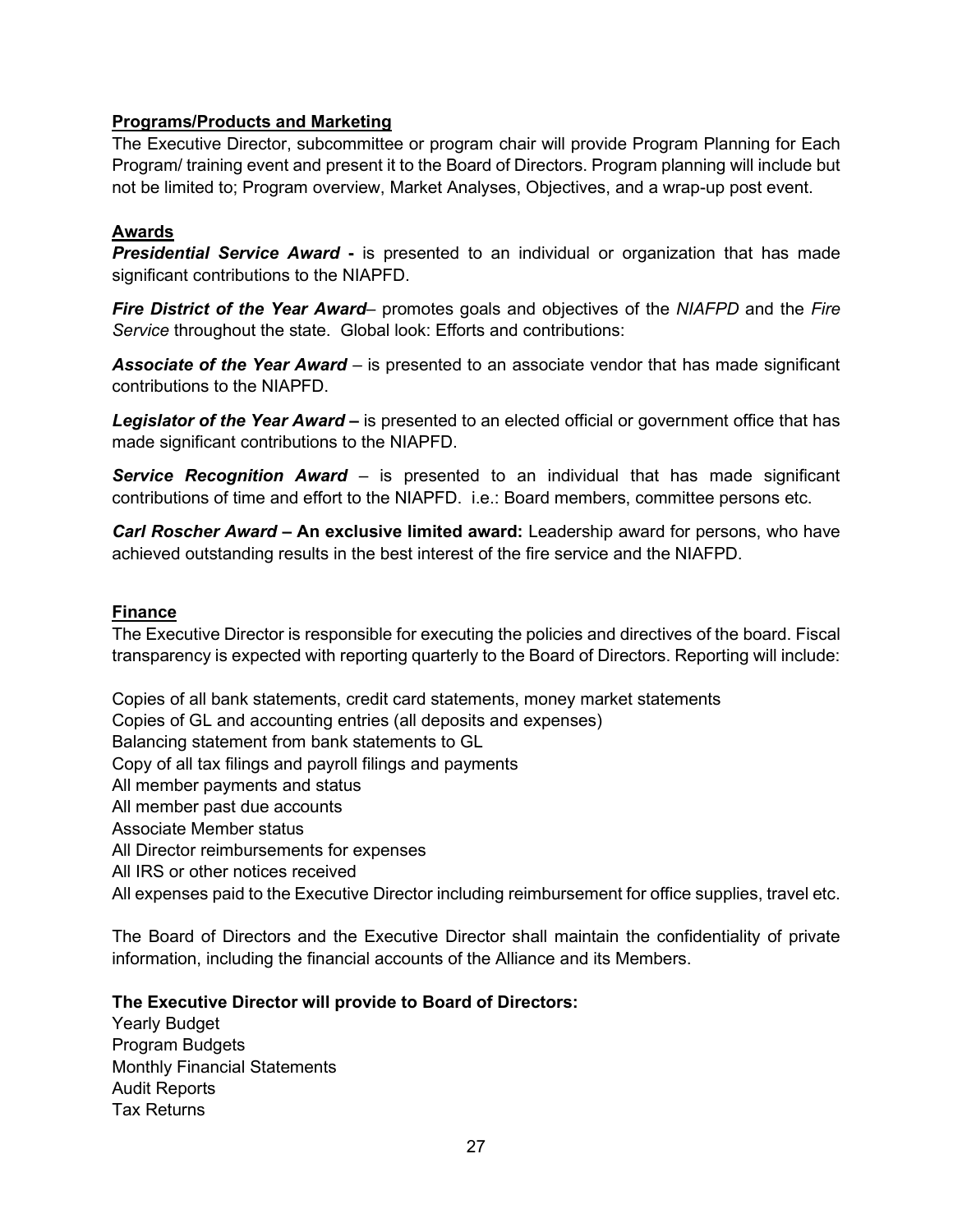## **The Executive Director will update the Board members at each Board meeting all Fundraising and Donations activity**

Sponsorship Donations and Memorials

#### **The Board of Directors will review annually:**

All Policies and Procedures Compensation and Benefits Code of Ethics and Code of Conduct statements Provide an annual performance review for the Executive Director

#### <span id="page-32-0"></span>**Staff Policies and Procedures**

Compensation and Benefits will be determined by the Board of Directors Code of Ethics and Code of Conduct acknowledgement is required from the Executive Director Document Retention and Destruction Policy – per IRS guidelines Performance Management – an annual performance review will be conducted Office Supplies – will be paid for by NIAFPD Office Space – will not be reimbursed Staff Travel and Expense will be reimbursed upon prior approval Tax filings and audit will be completed on time Fire Guard will be sent to members at least semi-annually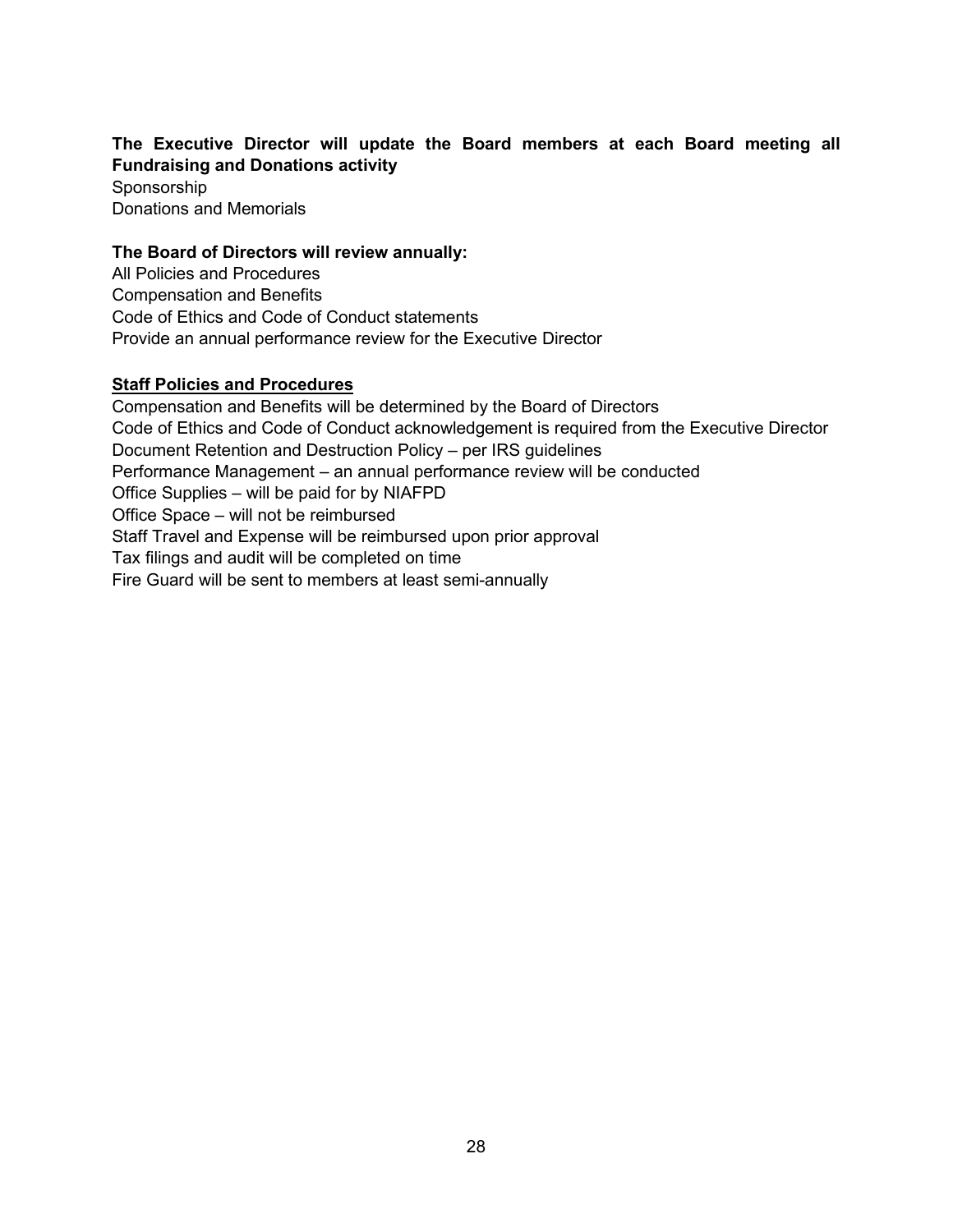# **SECTION 3**

<span id="page-33-0"></span>

#### **NIAFPD Northern Illinois Alliance of Fire Protection Districts** www[.niafpd.org](mailto:HR@niafpd.org)

## **Executive Director Job Description (updated 8/28/21)**

<span id="page-33-1"></span>This is a salaried, part-time position. As such there are no health insurance, vacation, sick leave or other employment benefits provided.

The Executive Director is the single point of contact and key management leader of Northern Illinois Alliance of Fire Protection Districts (NIAFPD). The Executive Director is responsible for overseeing the administration, programs and strategic plan of the organization. Other key duties include fundraising, marketing, and community outreach. The position reports directly to the President and the Board of Directors.

#### GENERAL RESPONSIBILITIES:

Board Governance: Works with the President and the Board of Directors in order to fulfill the organization mission.

- Responsible for leading NIAFPD in a manner that supports and quides the organization's mission as defined by the Board of Directors and increases the overall visibility of the organization throughout the State.
- Responsible for communicating effectively with the Board and providing, in a timely and accurate manner, all information necessary for the Board to function properly and to make informed decisions.
- Report to and work closely with the President and the Board of Directors to seek their involvement in policy decisions.

#### Financial Performance and Viability:

- Help develop resources sufficient to ensure the financial health of the organization.
- Responsible for the fiscal integrity of NIAFPD, to include submission to the Board of a proposed annual budget and quarterly financial statements, which accurately reflect the financial condition of the organization.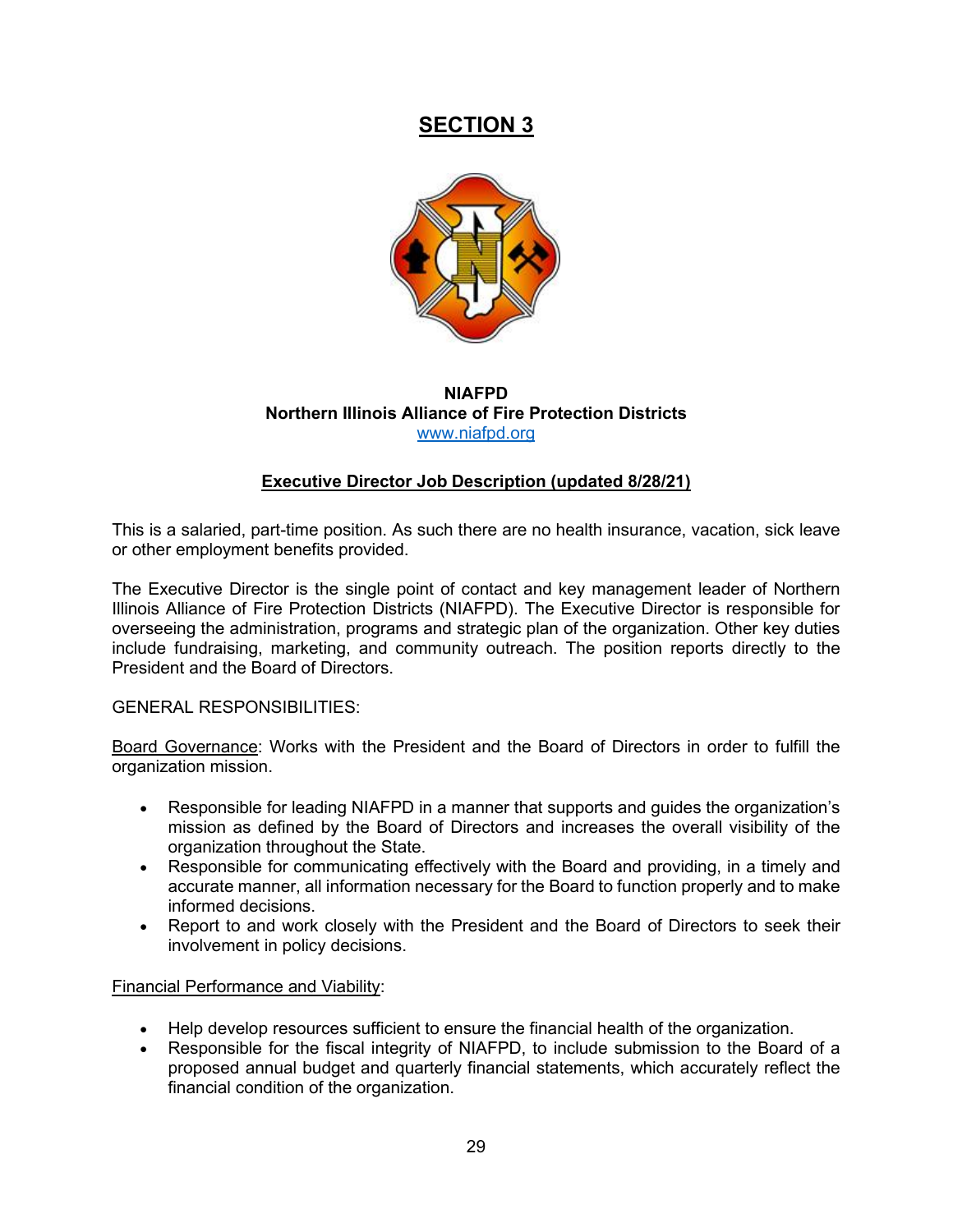- Responsible for fiscal management that generally anticipates operating within the approved budget, ensures maximum resource utilization, and maintenance of the organization in a positive financial position.
- Acquire and handle physical mail.

Accounts Payable-QuickBooks Desktop Pro will used for the payment of invoices.

Invoices will be paid by the invoice due date.

Invoices will be approved by the Executive Director and may be approved by the President at time of payment.

An accounts payable report will be submitted to the Board of Directors for their approval at all meetings of the board.

Two signatures are required for accounts payable checks. A facsimile signature of the President may be used.

Accounts Receivable -QuickBooks Desktop Pro and WebLink International or other approved program will be used to record all payments.

• NIAFPD Credit Card will be used for travel expenses and other purchases in connection of the organization. Cards are issued to the President and Executive Director. Purchases will be approved by the President and Executive Director monthly; all receipts will be filed with the monthly invoice, ACH may be a form of payment for credit card charges

Organization Mission and Strategy:

- Works with board and staff to ensure that the mission is fulfilled through programs, strategic planning and community outreach.
- Responsible for implementation of NIAFPD's programs that carry out the organization's mission.
- Responsible for strategic planning to ensure that NIAFPD can successfully fulfill its Mission into the future.
- Responsible for the enhancement of NIAFPD's image by being active and visible in the State and by working closely with other fire service organizations.

## Organization Operations.

- Oversees and implements appropriate resources to ensure that the operations of the organization are appropriate.
- Responsible for the effective administration of NIAFPD operations.
- Responsible for signing all notes, agreements, and other instruments made and entered into and on behalf of the organization.

Educational Qualifications:

• Hold a minimum of a bachelor's degree or equivalent experience in Fire District administration or public service.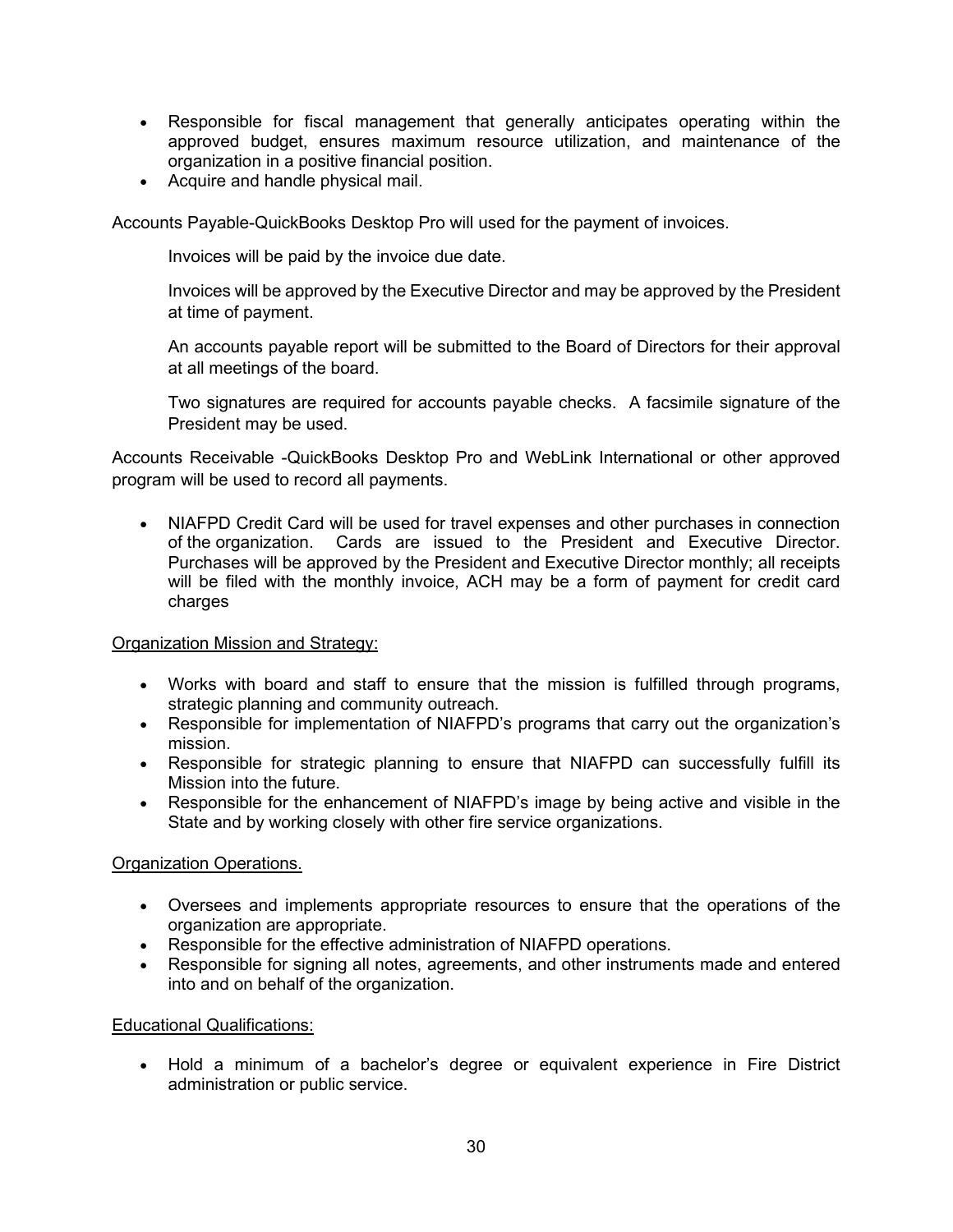• A good knowledge of computers and computer programs such as Microsoft Office Suite, Quicken/QuickBooks and web development software.

#### Professional Qualifications:

- A strong working knowledge of Illinois fire protection districts.
- Transparent and high integrity leadership.
- Solid, hands-on, budget management skills, including budget preparation, analysis, decision-making and reporting.
- Strong organizational abilities including planning, delegating, program development and task facilitation.
- Ability to convey a vision of NIAFPD's strategic future to the board, membership, and sponsors.
- Knowledge of sponsors relations unique to nonprofit sector.
- Skills to collaborate with and motivate board members.
- Strong written and oral communication skills.
- Marketing and other communications skills.
- Proficiency in the development, updating and maintenance of the NIAFPD website as well as the organization's presence in other social networking venues.
- Strong public speaking ability.
- Ability to work effectively in collaboration with diverse groups of people.
- Passion, idealism, integrity, positive mission-driven attitude, and self-directed.
- Availability to devote a total of approximately 1000 hours annually. It must be understood that the workload will not necessarily occur at a consistent pace and will include periods of heavier time commitment.

#### Actual Job Responsibilities:

- 1. Serving as NIAFPD's primary spokesperson to the organization's constituents, the media and the general public.
- 2. Planning and operation of annual budget.
- 3. Maintaining the membership database including the invoicing and collection of annual dues and lobbyist assessments.
- 4. Maintaining official records and documents of the organization, ensuring compliance with federal, state and local regulations and ffiling of all tax forms and other necessary reports.
- 5. Handle payroll functions.
- 6. Provide balanced checking/investment accounts, credit card billing and GL reports monthly and report to board quarterly.
- 7. Review Conference budgets with committee and board.
- 8. Work with auditors to prepare and complete annual tax returns and any other filings.
- 9. Establishing employment and administrative policies and procedures for all functions and for the day-to-day operation of the NIAFPD.
- 10. Establishing and maintaining relationships with various organizations throughout the state and utilizing those relationships to strategically enhance NIAFPD's Mission.
- 11. Strategic planning and implementation.
- 12. In cooperation with the Conference and Education committees, oversee the organization of the NIAFPD Annual Conference and other educational events throughout the year.
- 13. Representing the organization with the Illinois Association of Fire Protection Districts and the Illinois Fire Chiefs Association on Legislative Day in Springfield, Illinois Fire Services Caucus, Illinois State Fair and other events as directed by the President or board.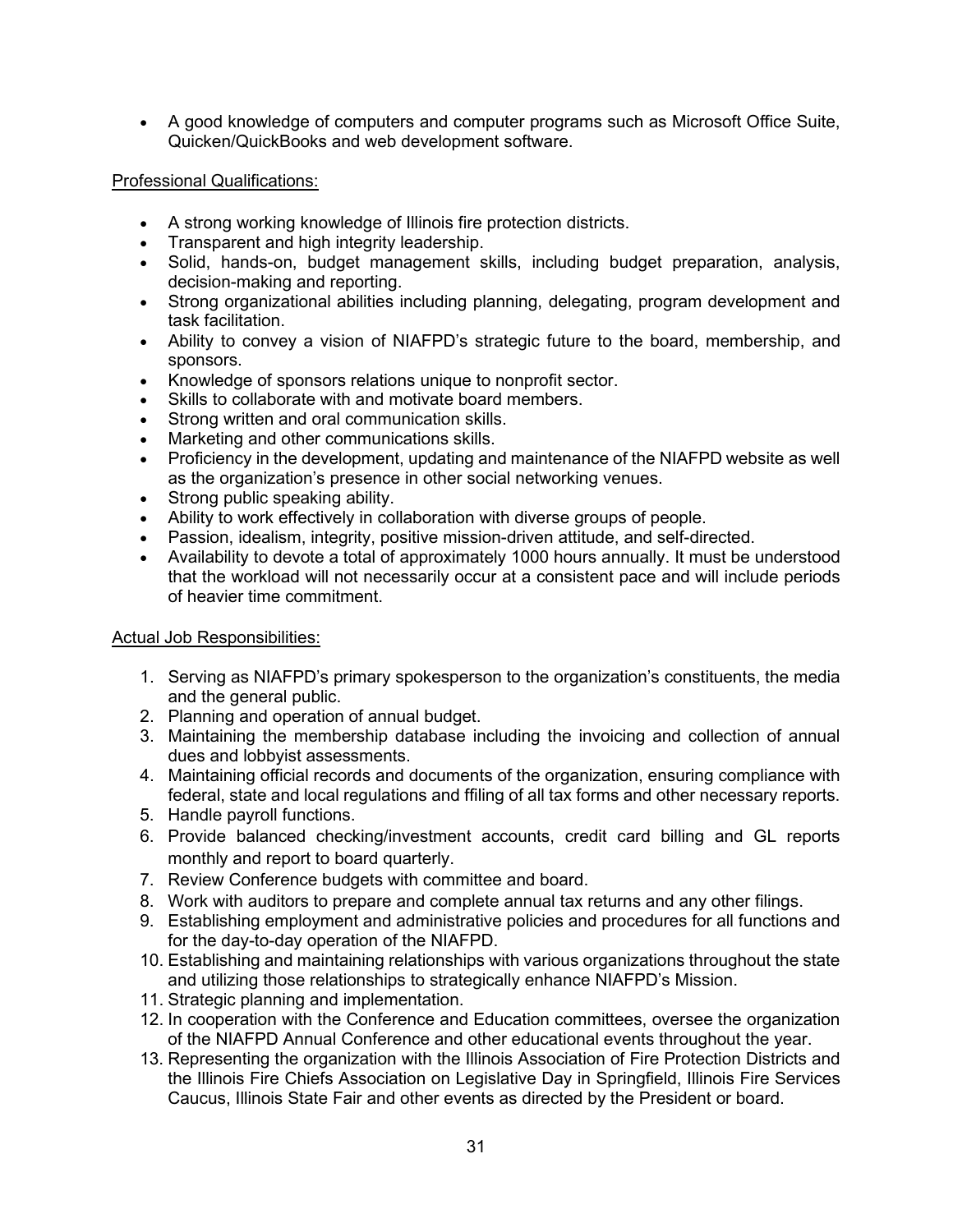- 14. Oversee marketing and other communications efforts.
- 15. Review and approve contracts for services.
- 16. Ensuring that the board is kept fully informed on the condition of the organization and important factors influencing it.
- 17. Establishing and maintaining sound working relationships and cooperative arrangements with related fire service and legislative organizations.
- 18. Representing the programs and point of view of the organization to agencies, organizations, and the general public.
- 19. Being responsible for developing and maintaining sound financial practices.
- 20. Jointly, with the President and Secretary/Treasurer of the board of directors, conducting official correspondence of the organization, and jointly, with designated officers, executing legal documents.
- 21. Being responsible for the PAC Fund filings as well as the generation of the monthly and quarterly reports.
- 22. Performing other duties as assigned by the President and the Board of Directors.